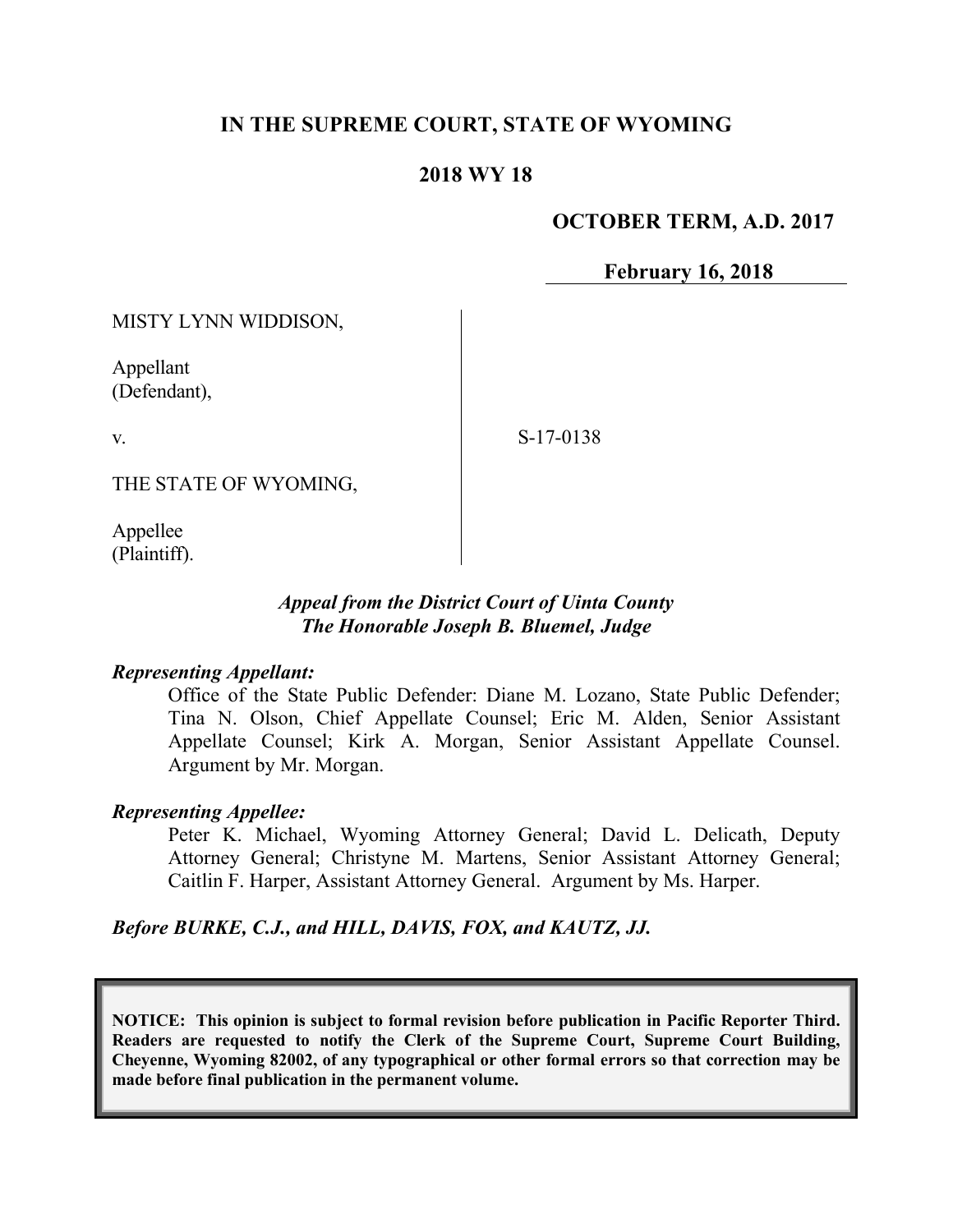## **Fox, Justice.**

[¶1] A jury convicted Misty Lynn Widdison of aggravated assault and attempted second-degree murder after she stabbed her uncle. Ms. Widdison argues that the jury instructions contained numerous errors and that evidence of specific instances of conduct relevant to her uncle's violent character was erroneously excluded. Because the trial court improperly resolved the disputed factual question of whether Ms. Widdison resided in her uncle's home and accordingly declined to give the defense's proposed instruction regarding the duty to retreat in one's residence, we reverse and remand.

## *ISSUES*

- [¶2] We reorder, rephrase and clarify the issues as follows:
	- I. Did the district court err when it:
		- A. Rejected the defense's proposed instruction regarding the duty to retreat in one's own residence based on the court's determination of fact?
		- B. Provided the jury with two separate standards for assessing the claim of self-defense without indicating which standard applied to which charge?
		- C. Gave an instruction on the right to arm oneself in anticipation of an attack which was limited to situations of extreme danger?
		- D. Gave instructions regarding the first aggressor and the duty to retreat that did not clearly allocate the burden of proof and that have been held to constitute plain error?
		- E. Gave an incorrect malice definition?
		- F. Failed to provide definitions of "recklessly" and "recklessly under circumstances manifesting an extreme indifference to the value of human life"?
	- II. Did the district court abuse its discretion when it prohibited testimony of specific instances of conduct relating to the victim's character for violence under W.R.E. 404(a)(2) and 405(b)?

[¶3] The district court's resolution of the factual question whether Ms. Widdison resided in David Jones' home requires us to reverse and remand. Accordingly, we address the remaining issues only to the extent our resolution will be helpful to the district court on remand.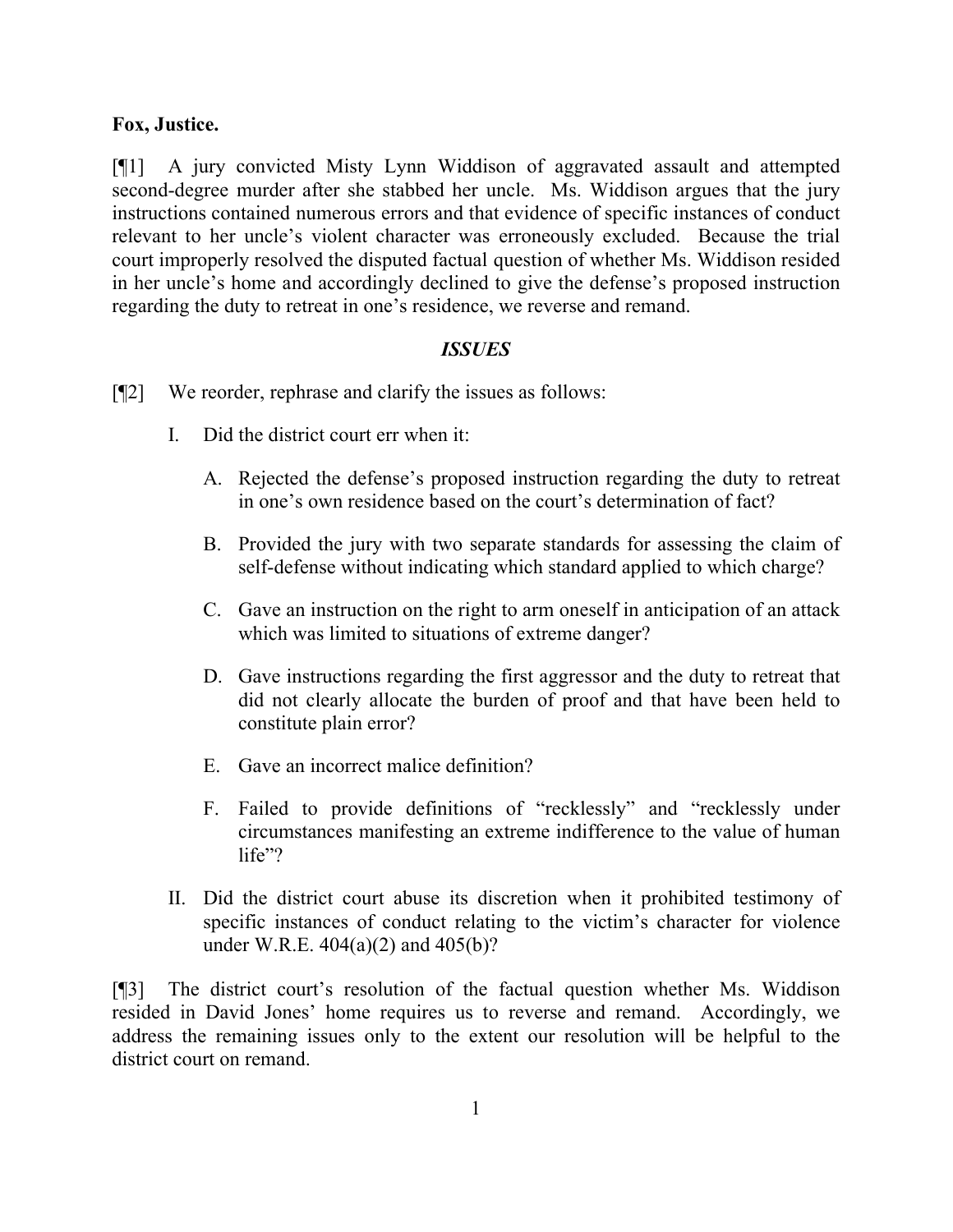## *FACTS*

[¶4] Ms. Widdison resided with her uncle, Mr. Jones, off and on, usually six or more months at a time, for five years. Beginning February 22, 2016, Ms. Widdison again began staying with Mr. Jones. On Sunday, February 28, Mr. Jones brought home a case of beer and a bottle of rum and shared it with Ms. Widdison. They drank and watched television for most of the afternoon and into the evening. At around 4:30 that afternoon, Mike Nygard, a friend of Mr. Jones, stopped by. He testified that both Ms. Widdison and Mr. Jones were very drunk and were arguing. He stayed for several hours, and at one point took Ms. Widdison to his home. He took her back at approximately 7:30 p.m., but did not go inside.

[¶5] About a half hour later, Mr. Nygard received the first in a series of voicemails from Ms. Widdison. Mr. Nygard did not listen to the voicemails until later that evening when Ms. Widdison's mother telephoned him. Ms. Widdison's mother and stepfather had received a voicemail from Ms. Widdison in which she said, "I've got a bleeder" and indicated she needed help. In response, they contacted Mr. Nygard and asked him to check on Widdison and Jones. Mr. Nygard listened to his voicemails. In the final voicemail, Ms. Widdison repeated the statement, "cleanup on aisle nine" several times. Mr. Nygard called 911.

[¶6] When the sheriff's officers arrived, Ms. Widdison came outside, said something they did not understand, and went back into the home. They entered and found Mr. Jones lying on the floor, covered with blood, and stating something about molesting little girls. Ms. Widdison made statements indicating that Mr. Jones had "tried touching" her. Bloody footprints matching Ms. Widdison's boots surrounded Mr. Jones, and the blood on the carpet had dried by the time the officers arrived. Two bloody knives were found in the kitchen sink. EMTs arrived shortly after the sheriff's officers and began to administer first aid. Mr. Jones was hospitalized and treated for a cut on his hand and three stab wounds, one in his thigh and two in his neck.

[¶7] Mr. Jones did not have a clear recollection of the events leading up to the incident. He did testify that when their argument began to escalate, he told Ms. Widdison that she had to leave his home. Ms. Widdison testified that the conflict arose because Mr. Jones insisted that she give him oral sex in exchange for staying at his home. She stated that he threatened her with a knife and pinned her to the ground, and that she wrestled the knife away from him. She recalled nothing about the stabbing or a second knife. Ms. Widdison also testified that she was afraid Mr. Jones was going to kill her and that he had threatened her with weapons before. The defense presented two additional witnesses. Darcey Fulmer, another of Mr. Jones' nieces, testified that Mr. Jones had a propensity for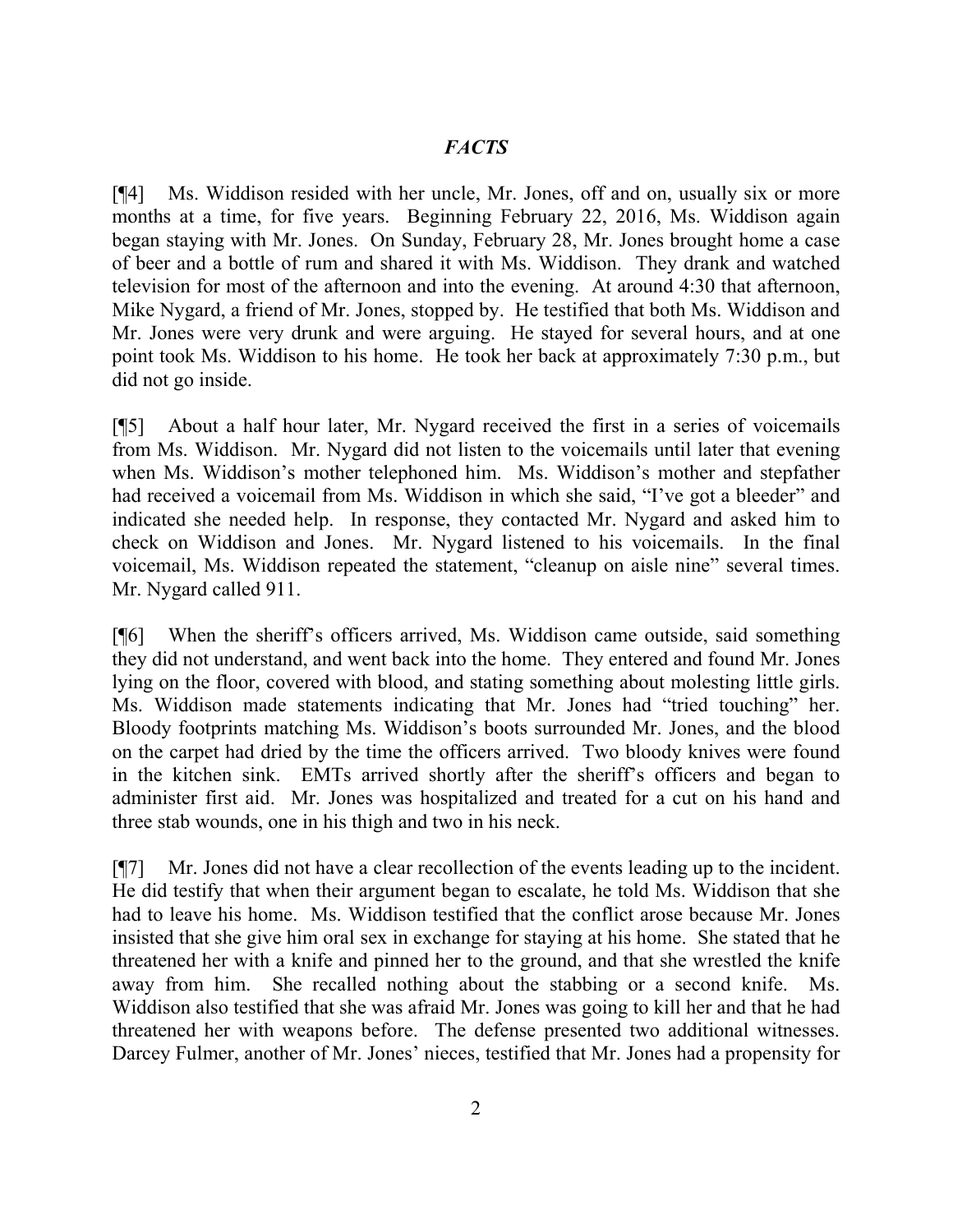violence and inappropriate sexual solicitation and touching, especially when he was drunk. The second witness, Mr. Jones' nephew, Yancey Norton, also testified regarding Mr. Jones' reputation for violence and for making unwanted sexual advances. Mr. Norton recounted an incident in which Mr. Jones had locked him and Ms. Widdison in the basement and threatened to kill them with a gun he was holding. The district court interrupted the testimony and prohibited the defense from presenting that or other testimony regarding specific instances of Mr. Jones' conduct. The defense rested without calling two additional family members who had been listed as witnesses to testify regarding Mr. Jones' reputation and propensity for violence.

[¶8] The district court instructed the jury regarding both aggravated assault and attempted second-degree murder. The instructions included instructions on self-defense, the right to arm, and the definition of "maliciously" as applied to attempted seconddegree murder. The court refused Ms. Widdison's proposed instruction on the "castle doctrine."<sup>1</sup> These instructions are discussed in detail below. The jury returned guilty verdicts on both counts, and the district court sentenced Ms. Widdison to concurrent sentences of twenty-five years on the attempted second-degree murder charge and eight to ten years on the aggravated assault charge. This appeal follows.

# *DISCUSSION*

## *I. Did the jury instructions result in prejudicial error?*

## **A. Did the district court err when it rejected the defense's proposed instruction regarding the duty to retreat in one's own residence based on the court's determination of fact?**

[¶9] Ms. Widdison argues that the district court erred when it refused to give her proposed castle doctrine instruction. The question of whether a cohabitant may assert the castle doctrine against another cohabitant is a question of first impression in Wyoming. Accordingly, we first consider this issue. Because we conclude that the castle doctrine applies between cohabitants, we will also consider whether the district court's refusal to give the castle doctrine instruction was erroneous.

## **1. Cohabitants and the use of the castle doctrine**

 $\overline{\phantom{a}}$ 

[¶10] The majority of jurisdictions that have considered the issue conclude that a cohabitant does not have a duty to retreat in his own home when, through no fault of his

<sup>&</sup>lt;sup>1</sup> The rule that "a person is not required to retreat and may stand his ground and kill his assailant if he is assaulted, without fault, in this own home" is known as the "castle doctrine." *Drennen v. State*, 2013 WY 118, ¶ 24 and n.4, 311 P.3d 116, 125 and n.4 (Wyo. 2013).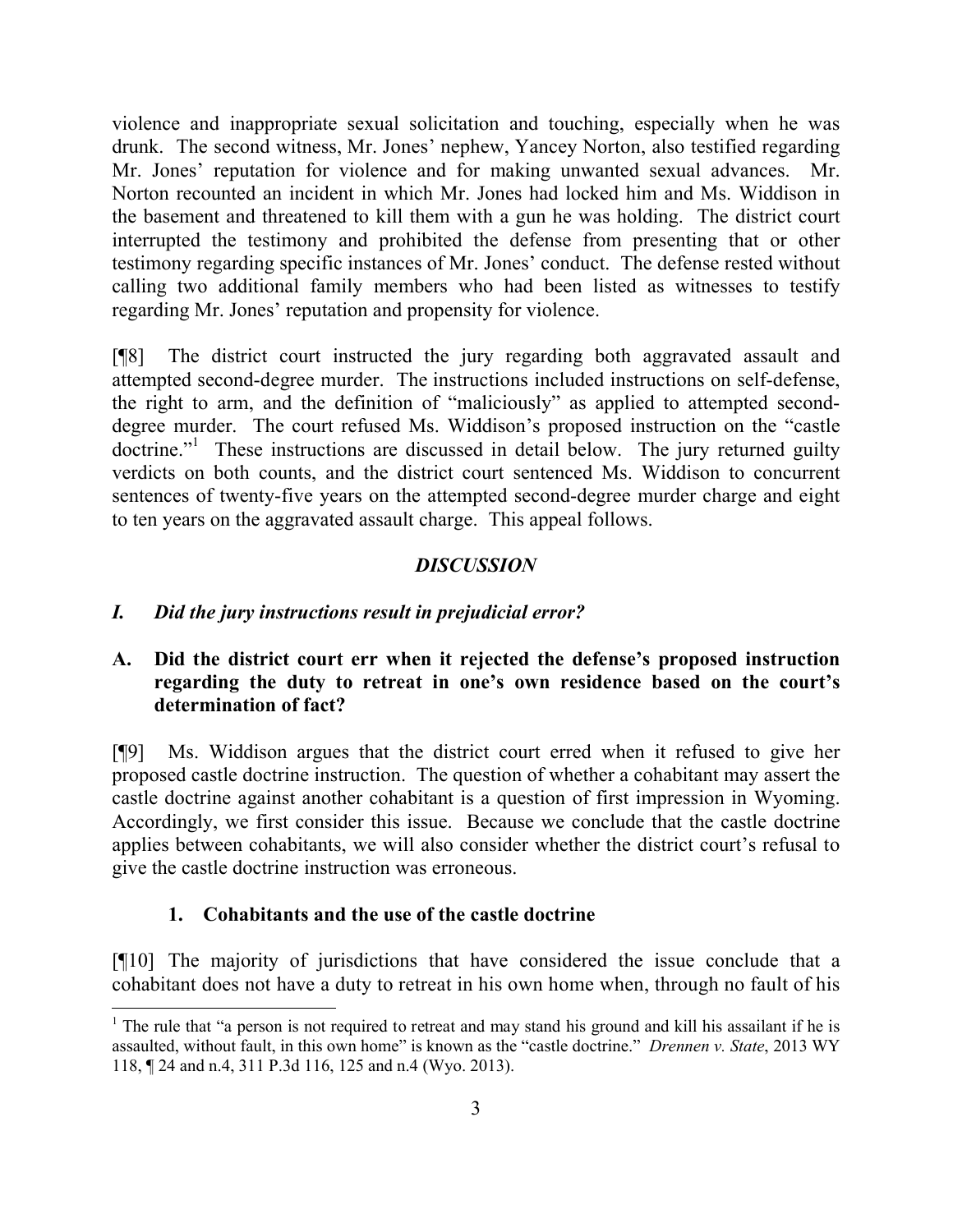own, he is assailed by another cohabitant.<sup>2</sup> Linda A. Sharp, *Homicide: duty to retreat where assailant and assailed share the same living quarters*, 67 A.L.R.5th 637, § 2(a) (1999 & 2017 Supp.) (fourteen jurisdictions hold cohabitant has no duty to retreat; seven jurisdictions require cohabitant to retreat, one of which (Florida) has since abandoned that rule); *see also State v. Shaw*, 441 A.2d 561, 565 (Conn. 1981) (noting that most jurisdictions have adopted the rule that there is no duty of retreat with cohabitants and unlawful intruders). These courts reason that it would be illogical to require retreat when one is attacked in one's own home by a cohabitant, but not when attacked by a stranger. "The danger posed and the sanctuary of the dwelling is the same regardless of the status of the attacker." *State v. White*, 819 N.W.2d 473, 479 (Neb. Ct. App. 2012) (citation omitted). In *State v. Glowacki*, 630 N.W.2d 392, 401-02 (Minn. 2001), the Minnesota Supreme Court adopted the majority rule, explaining:

> We require reasonable retreat in self-defense outside the home because the law presumes that there is somewhere safer to go-home. *See* [*State v. Carothers*, 594 N.W.2d*.* 897, 900 (Minn. 1999)]. But self-defense in the home is based on the premise that the home is "a place critical for the protection of the family." *Id.* at 901. Requiring retreat from the home before acting in self-defense would require one to leave one's safest place. As Justice Cardozo explained in *People v. Tomlins*, 213 N.Y. 240, 107 N.E. 496 (1914), "[i]t is not now and never has been the law that a man assailed in his own dwelling is bound to retreat. If assailed there, he may stand his ground and resist the attack. He is under no duty to take to the fields and the highways, a fugitive from his own home. \* \* \* Flight is for sanctuary and shelter, and shelter, if not sanctuary, is in the home." 107 N.E. at 497. The court in *Tomlins* went on to explain that the no retreat from the home rule was the same regardless of whether the aggressor was an intruder or a co-resident. *Id*.

[¶11] In contrast, a minority of jurisdictions distinguish encounters between cohabitants and intruders and require retreat when one is attacked by a cohabitant. Those courts focus on the "entitlement of both combatants to occupy the house and the fact that they usually are related, and reason that the parties have some obligation to attempt to defuse the situation." *Cooper v. United States*, 512 A.2d 1002, 1005-06 (D.C. Ct. App. 1986) (citations omitted).

 $\overline{\phantom{a}}$ 

 $2$  The State urges us to follow this majority approach. Ms. Widdison's brief is silent on the issue, but she assumes that the castle doctrine applies to her because she claims error in the district court's failure to provide the instruction.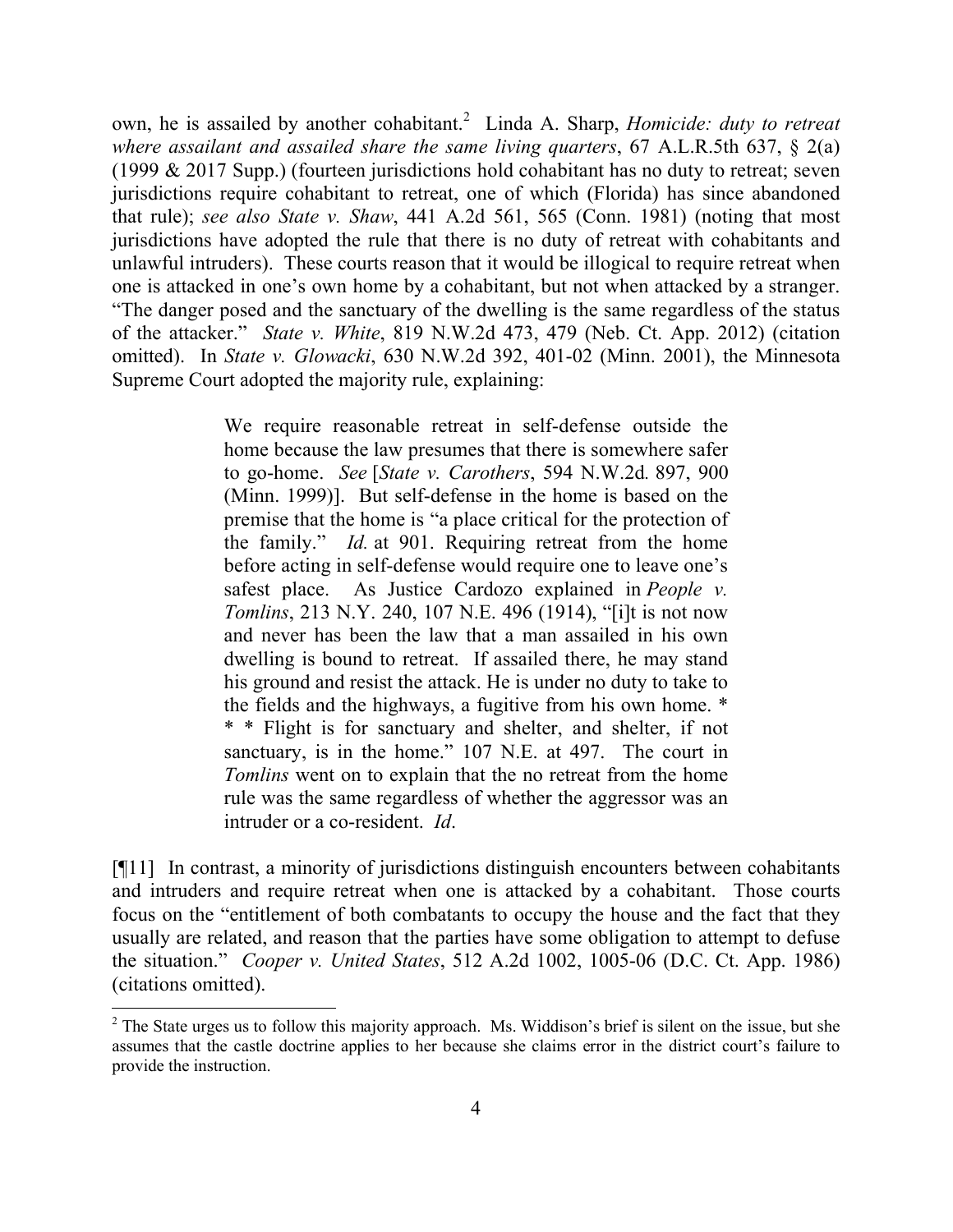[¶12] We conclude that the majority rule is the better-reasoned approach. When a person is attacked within her dwelling, the right to defend herself and the privilege of non-retreat should not depend upon the identity of the attacker. "Further, forcing a resident to retreat from the home is at odds with the historical notion of the home as a place critical for the protection of the family." *State v. Carothers*, 594 N.W.2d 897, 901 (Minn. 1999). In addition, applying the castle doctrine to cohabitants will better protect victims of domestic violence. As the Florida Supreme Court recognized when it abandoned the minority view, "placing a duty to retreat from the home on the defendant may serve to legitimize the common myth [that victims of domestic violence are free to leave the battering relationship any time they wish to do so, and that abuse could not have been so bad because otherwise she would have left] and allow prosecutors to capitalize upon it." *Weiand v. State*, 732 So.2d 1044, 1052-54 (Fla. 1999), *superseded by statute on other grounds*, *Little v. State*, 111 So.3d 214 (Fla. Dist. Ct. App. 2013).

[¶13] Finally, our holding is compatible with longstanding self-defense principles. Beginning with *Palmer v. State*, 9 Wyo. 40, 59 P. 793, 795 (Wyo. 1900), we have consistently held that when a person without fault is attacked in his home, he may defend himself. In *Palmer*, we first adopted the castle doctrine. We explained that "the law does" not require that [a person in his own home] shall avoid the necessity by retreating before his assailant. His house is his castle, and when it is invaded he is deemed to be 'at the wall,' and no further retreat is required." *Id.* (citations omitted). We established that a person in his own home has a right to defend himself against any person who attacks him:

> Every man has a right to pursue his peaceful avocations in his own house and about his own premises, unmolested by threats or violence, or unlawful interference by *any other person or persons*; and if, while pursuing these avocations, he is violently attacked in a manner indicating a purpose to perpetrate a known felony upon him, such as murder, mayhem, or the like, under such circumstances he is not obliged to retreat, but may pursue his adversary until he has freed himself from all danger.

*Id*. at 796 (emphasis added) (citation omitted). In *State v. Flory*, 40 Wyo. 184, 276 P. 458, 462 (Wyo. 1929), we again recognized that "a man need not retreat if assaulted, without fault, in his own home . . . ." More recently in *Haire v. State*, we reaffirmed the rule, but declined to extend the castle doctrine beyond the home and its curtilage. 2017 WY 48, ¶¶ 29-30, 393 P.3d 1304, 1311-12 (Wyo. 2017) ("[A]n individual who is in his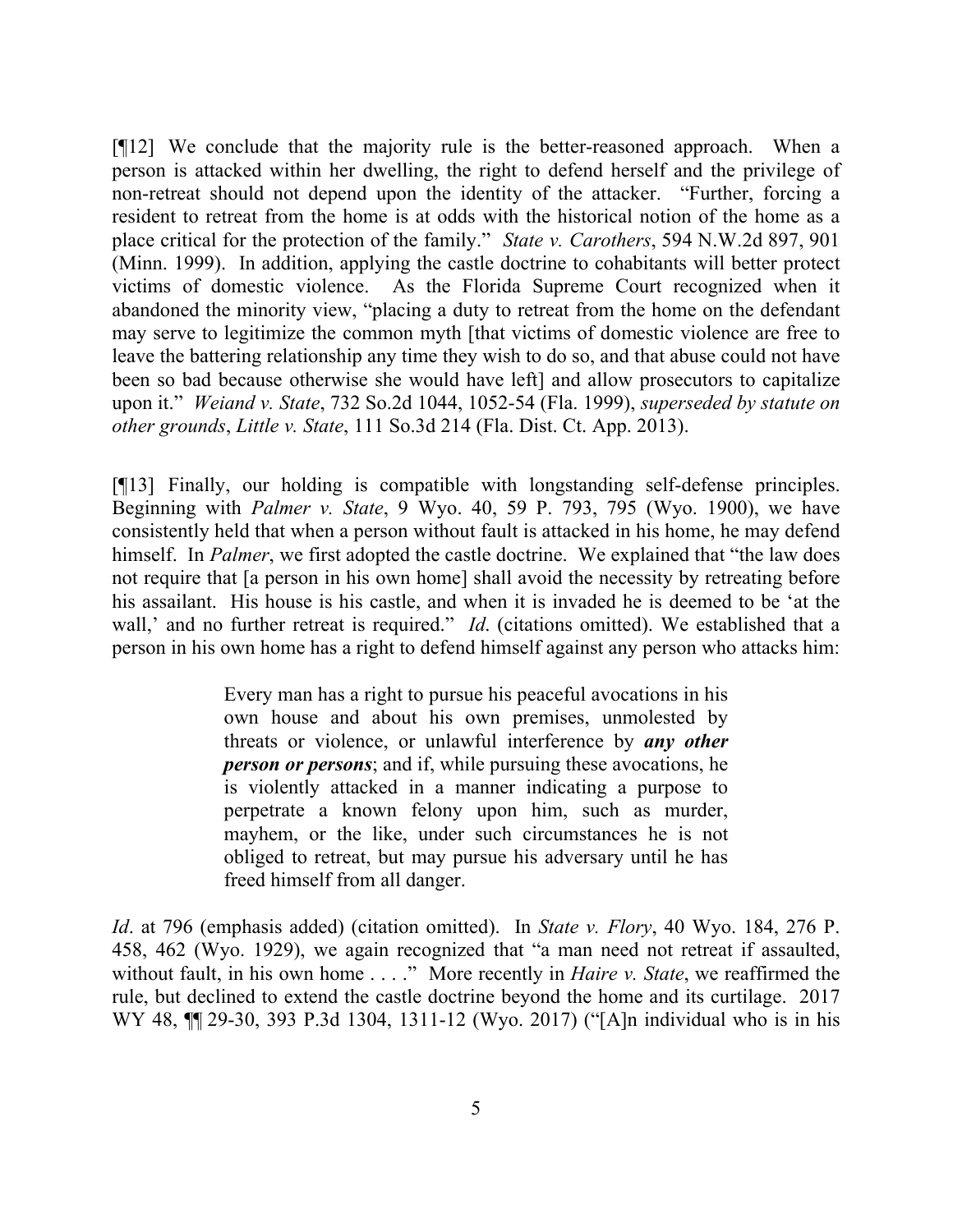own home can stand his ground and need not retreat before killing his assailant if he is attacked with sufficient force.").

[¶14] When a person without fault is confronted in her place of residence, either by an intruder or by a cohabitant, she need not retreat. However, if that person is the initial aggressor, she is not without fault, and therefore has a duty to retreat prior to defending herself. The rule that "[t]he right of self-defense is not available to an aggressor who provokes the conflict, unless the aggressor withdraws in good faith and informs the other person by words or actions of a desire to end the conflict," *Haire*, 2017 WY 48, ¶ 36, 393 P.3d at 1314, applies whether the person is in her residence or not. *See also Drennen v. State*, 2013 WY 118, ¶ 39, 311 P.3d 116, 129 (Wyo. 2013); *Cassels v. People*, 92 P.3d 951, 956 (Colo. 2004).

# **2. Availability of the castle doctrine in Ms. Widdison's defense**

[¶15] Having determined that the castle doctrine can be available when one cohabitant attacks another, we now examine Ms. Widdison's assertion that the district court erred when it refused to give her proposed castle doctrine instruction without first putting the fact question of whether Mr. Jones' home was her residence to the jury. We review the district court's refusal to give an offered instruction for abuse of discretion. *Pina v. Christensen*, 2009 WY 64, ¶ 8, 206 P.3d 1298, 1300 (Wyo. 2009). We have explained that an abuse of discretion occurs "when the trial court acts outside the bounds of reason or commits an error of law." *In re L.L.*, 2007 WY 92, ¶ 8, 159 P.3d 499, 501 (Wyo. 2007) (citations omitted). While the refusal to give an offered instruction is reviewed for an abuse of discretion, the question of whether the court invaded the province of the jury by making a factual determination constitutes an error of law is a legal question which we review de novo. *See Weinstein v. Beach*, 2014 WY 167, ¶¶ 8-9, 340 P.3d 1013, 1016 (Wyo. 2014); *K.C. v. State*, 2011 WY 108, ¶ 7, 257 P.3d 23, 25-26 (Wyo. 2011).

[¶16] Ms. Widdison testified that she considered Mr. Jones' home to be her residence, and that she used his address on her driver's license. Based upon this testimony, Ms. Widdison offered the following instruction:

> If the defendant at her place of residence had reasonable ground to believe and actually did believe that she was in imminent danger of death or serious bodily harm and that the use of deadly force was necessary to repel such danger, she was not required to retreat or to consider whether she could safely retreat. The defendant was entitled to stand her ground and use such force as was reasonably necessary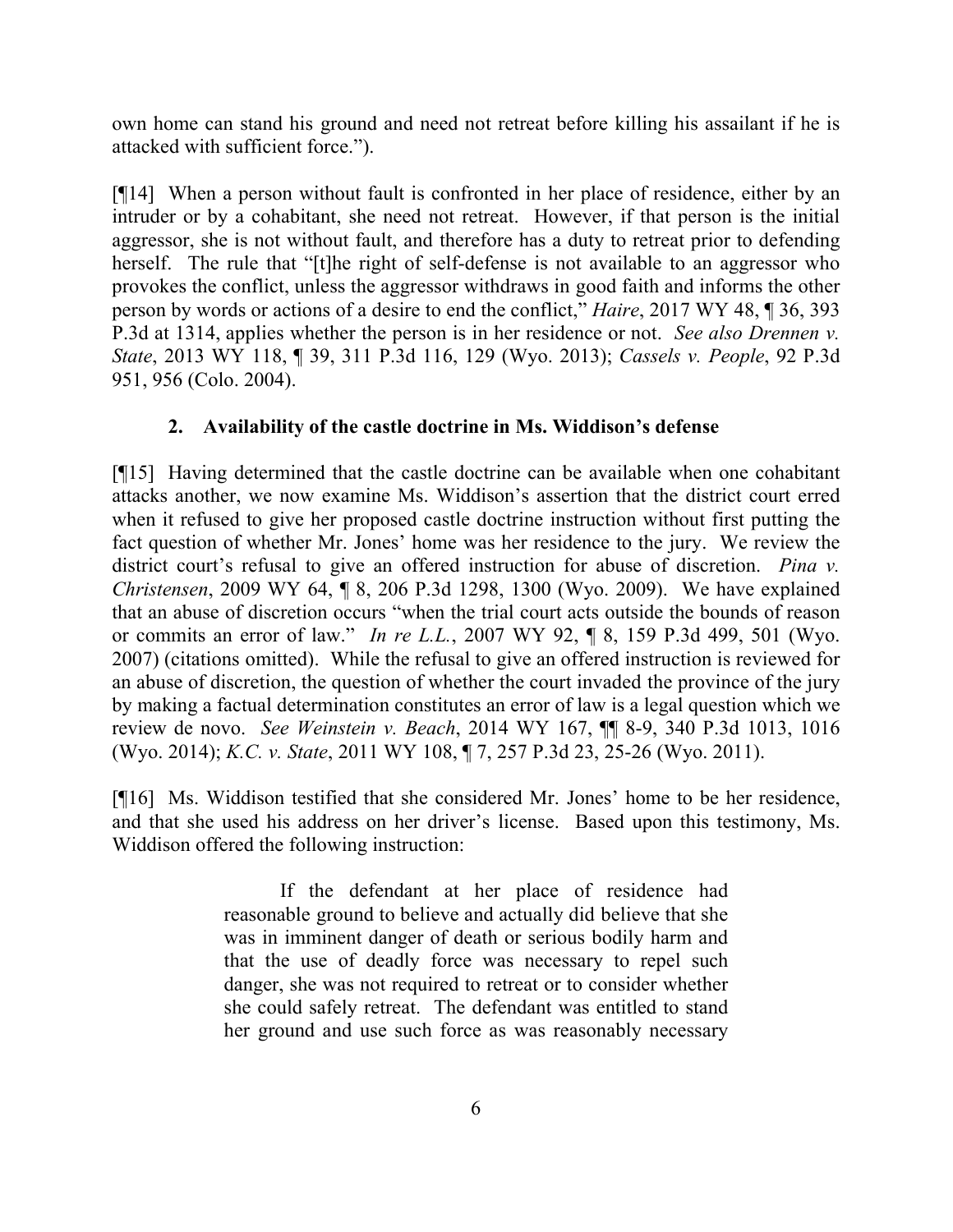under the circumstances to save her life or protect herself from serious bodily harm.

At the instruction conference, the State argued that Ms. Widdison was a guest in Mr. Jones' home and could not claim that it was her residence. Defense counsel claimed that because she had come and gone from Mr. Jones' home for "a long period of time," it was her residence.

[¶17] The district court agreed with the State, concluding that the home was not Ms. Widdison's residence, and rejected the instruction:

> The Court specifically relies upon the testimony that was presented that she was asked to leave. You don't ask somebody to leave their own residence if it's their residence, if it's their house. I don't think that's really refuted that that's what the underlying issue was.

> I also find that anybody can put almost anything they want on their driver's license. I don't think that gives the additional accoutrements that you receive of the protections of having your castle.

[¶18] Our examination of the record persuades us that there are facts from which the jury could have inferred that Ms. Widdison resided in Mr. Jones' home and therefore may have been entitled to the castle doctrine instruction. Ms. Widdison testified that she considered Mr. Jones' home to be her residence; she had been living there off and on for a period of years; and she used that address on her drivers' license. The State questioned her regarding her residence on cross-examination:

> [PROSECUTION]: So in relation to your residence, Mr. Jones' residence is the one that you've been allowed to live at most often, correct?

> [MS. WIDDISON]: I've pretty much lived there for the last five years.

> [PROSECUTION]: But you haven't lived there constantly?

> [MS. WIDDISON]: There -- there was a time while I was staying with a friend out of state.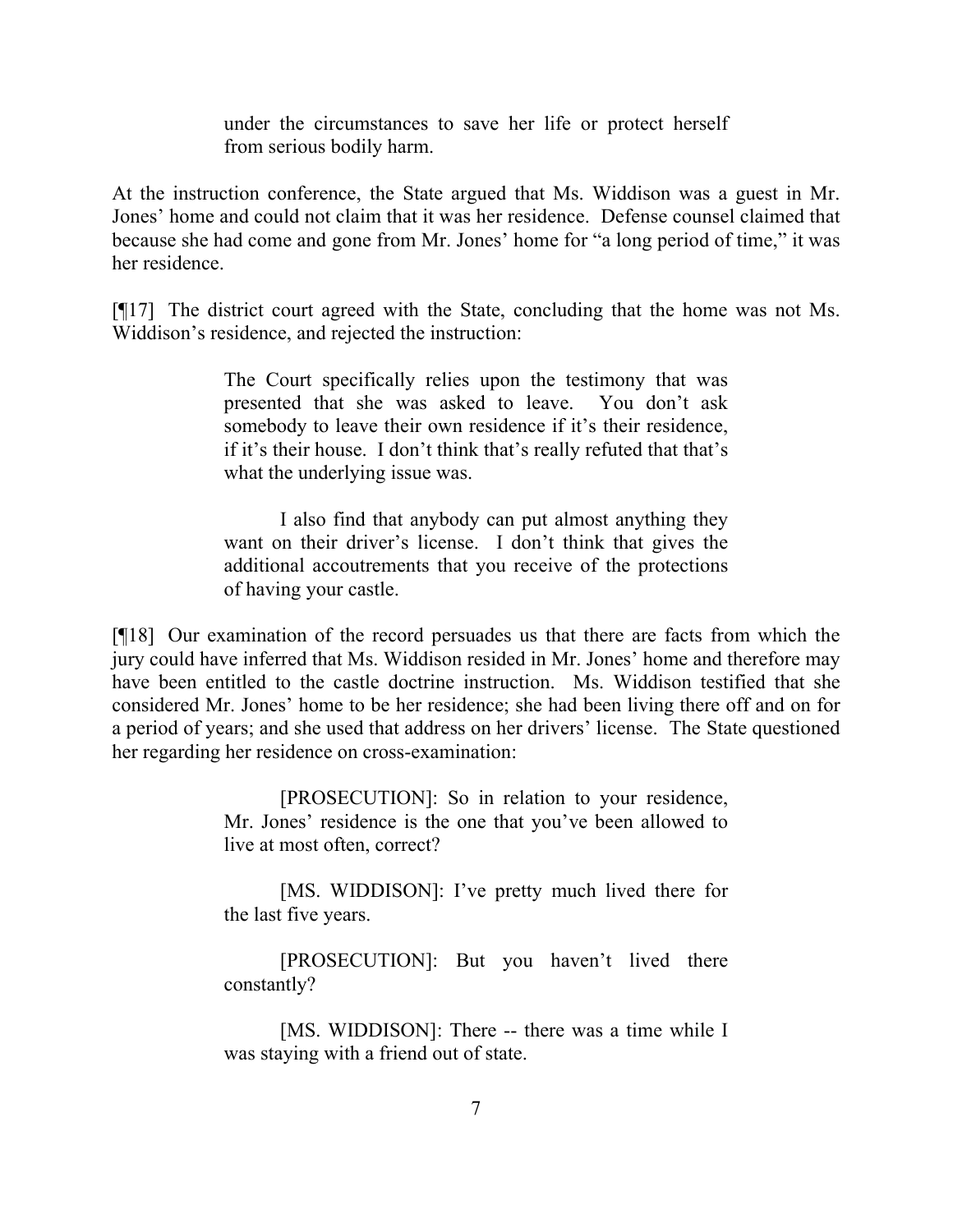[PROSECUTION]: And, in fact, at times you had tried to live with your parents in Morgan?

[MS. WIDDISON]: No. I hadn't lived with them since 2011.

[PROSECUTION]: Okay. Well, that's within that five year time frame, isn't it?

And you also lived with Mr. Norton?

[MS. WIDDISON]: That was briefly until I was in a car accident and then I went to stay with [Mr. Jones].

[PROSECUTION]: And every time that you would leave because of arguing, you always came back to Mr. Jones' residence?

[MS. WIDDISON]: It was usually [Mr. Jones] getting drunk and kicking us out because I have another -- I have a cousin that also lived there as well. And it was just [Mr. Jones] being drunk and kicking people out of his house.

[PROSECUTION]: It's his house, isn't it?

[MS. WIDDISON]: Yes, but I also reside there.

[PROSECUTION]: And do you -- do you pay on any mortgage or any rent on the house?

[MS. WIDDISON]: No, but I was helping him take care of his estate, taking care of the horses and the yard and things like that.

[¶19] Mr. Jones testified that since 2011, Ms. Widdison had lived with him off and on, for months at a time, sometimes up to "like, six, seven months," but that she did not pay rent. He testified that when she arrived at his home this time, he initially told Ms. Widdison that she could not stay with him, that he then agreed to let her stay there because it was her birthday, and that he told her she "probably wasn't going to be staying very long." Immediately prior to the incident, Mr. Jones told Ms. Widdison she had to leave.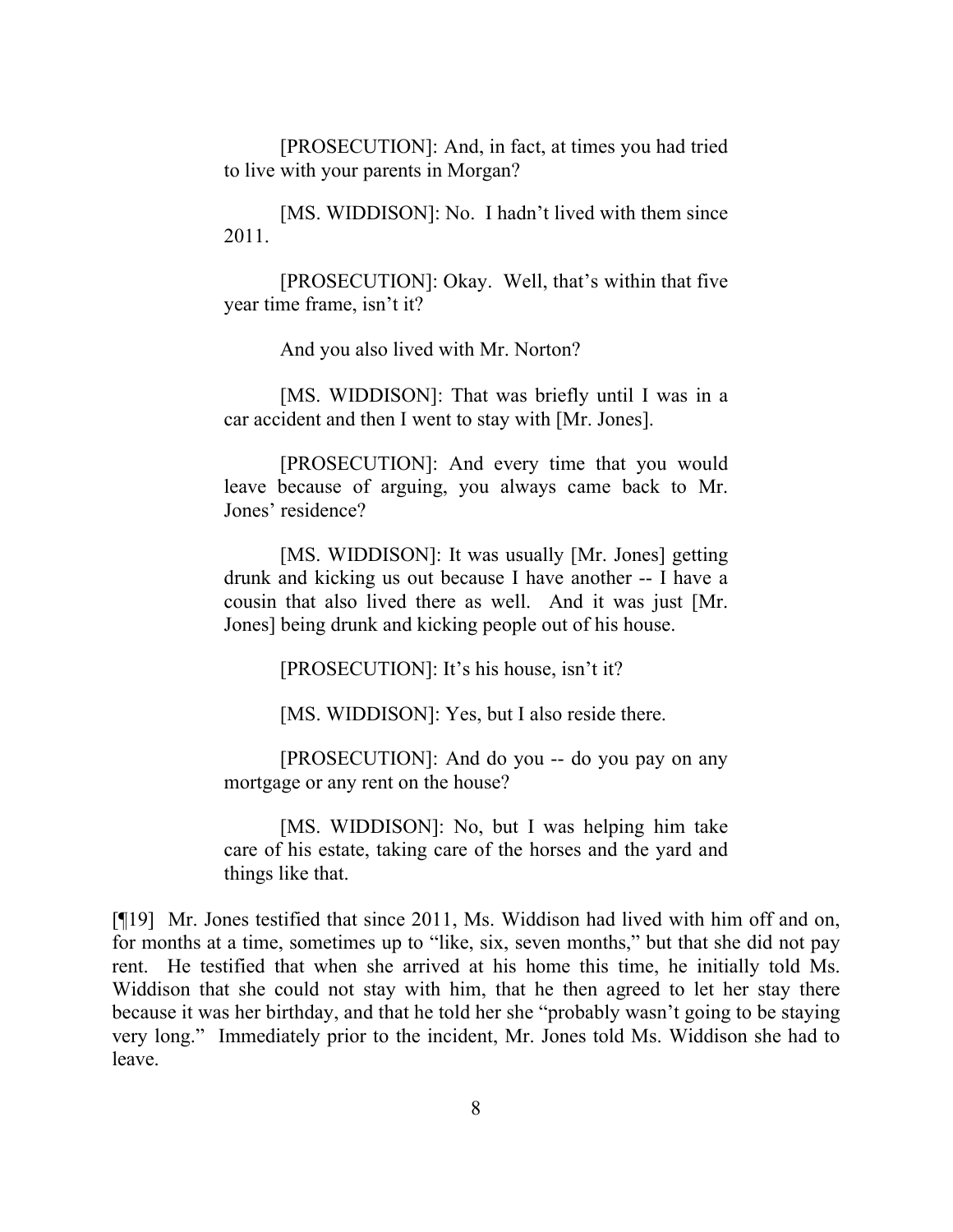[¶20] The State argues that Ms. Widdison was legally a trespasser because Mr. Jones had asked her to leave prior to the stabbing and that based upon the evidence, the district court's conclusion that Mr. Jones' home was not Ms. Widdison's residence was a reasonable one. However, even the district court recognized that the determination needed to be made in the face of conflicting evidence. The court remarked, "The testimony seems to be conflicting on that category and so I made a judgment call in that respect." Unfortunately, it was not the district court's job to make that call.

[¶21] "[C]riminal defendants are entitled to a jury trial with the jury as the sole factfinder." *Snow v. State*, 2009 WY 117, ¶ 28, 216 P.3d 505, 514 (Wyo. 2009) (citations omitted). Indeed,

> [t]he sanctity of the jury's role as fact-finder has always been honored in this State. In *Taylor v. State*, 612 P.2d 851, 854- 55 (Wyo. 1980), we recognized the significance of the right by quoting 3 W. Blackstone, Commentaries, 379 as follows:

> > "Upon these accounts the trial by jury ever has been, and I trust ever will be, looked upon as the glory of the English law . . . [I]t is the most transcendent privilege which any subject can enjoy, or wish for, that he cannot be affected either in his property, his liberty, or his person, but by the unanimous consent of twelve of his neighbours and equals . . . ."

In a case published just a month after Taylor, we reiterated our view of the significance of the jury trial:

> The aim of the guarantee of the right to trial by jury is to preserve the substance of the right of trial by jury as distinguished from mere matters of form or procedure, particularly to retain the concept that issues of law are to be resolved by the court and issues of fact are to be determined by the jury under appropriate instructions by the court. . . . The essential elements of a trial by jury are that there be impartial jurors, who unanimously decide the facts in controversy under the direction of a judge.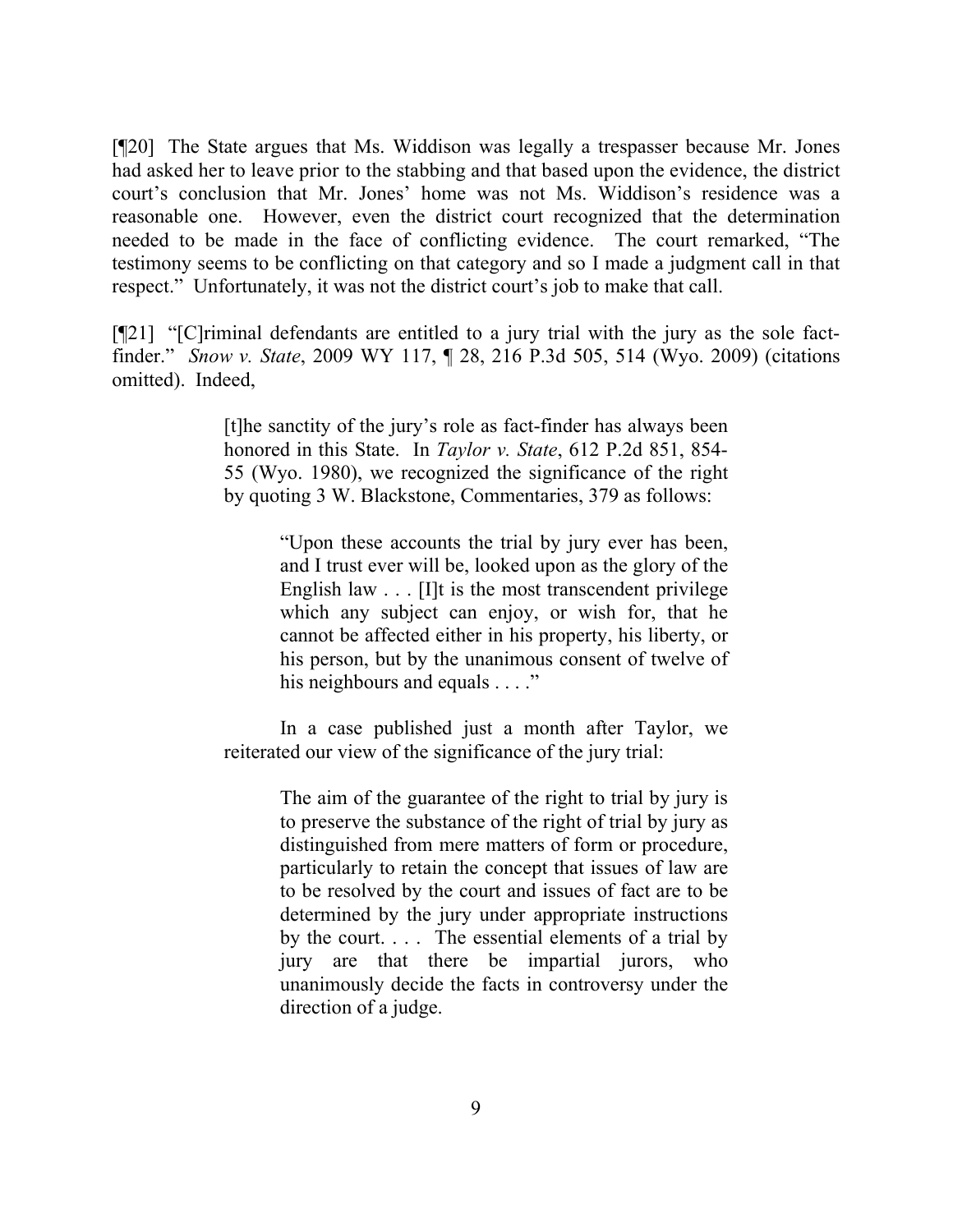*Lapp v. City of Worland*, 612 P.2d 868, 873 (Wyo. 1980) (internal citations omitted).

*Snow*,  $\mathbb{I}$  29-30, 216 P.3d at 514. This Court has consistently emphasized the principle that the jury—not the trial court and not the attorneys—resolves factual issues. *See*, *e.g.*, *Garay v. State*, 2007 WY 130, ¶ 2, 165 P.3d 99, 100-01 (Wyo. 2007) (jury as fact-finder resolves conflicts in the evidence); *Leyo v. State*, 2005 WY 92, ¶ 11, 116 P.3d 1113, 1116-17 (Wyo. 2005) (Supreme Court must preserve the jury's role as fact-finder); *Kenyon v. State*, 2004 WY 100, ¶ 14, 96 P.3d 1016, 1022 (Wyo. 2004) ("We have consistently held that it is the jury's responsibility to resolve conflicts in the evidence."); *Ogden v. State*, 2001 WY 109, 121, 34 P.3d 271, 276 (Wyo. 2001) (the jury's function is to resolve factual issues); *Walston v. State*, 954 P.2d 987, 988 (Wyo. 1998) (the role of jury as fact-finder is to evaluate evidence).

[¶22] The district court's "judgment call" regarding whether Ms. Widdison resided in her uncle's home invaded the fact-finding province of the jury. *See Mersereau v. State*, 2012 WY 125, ¶ 33, 286 P.3d 97, 112 (Wyo. 2012). The district court committed a legal error when it removed from the jury's consideration the factual question of whether Ms. Widdison resided in Mr. Jones' home. This legal error, in turn, caused the court to reject the castle doctrine instruction offered by Ms. Widdison. Under these circumstances, the rejection of the instruction was an abuse of discretion. We must now determine whether that abuse of discretion was prejudicial to Ms. Widdison. *See Hodge v. State*, 2015 WY 103, ¶ 8, 355 P.3d 368, 371 (Wyo. 2015) (if we find a district court abused its discretion, we must determine whether the error was prejudicial) (citing *Mersereau*, 2012 WY 125, ¶ 17, 286 P.3d at 106). "Error is prejudicial if there is a reasonable probability that the verdict might have been more favorable to the defendant if the error had not been made." *Id*. (citations omitted).

[¶23] The determination whether Mr. Jones' home was Ms. Widdison's residence was a question that had to be answered before the jury could have been instructed on the castle doctrine. Had the question been submitted to the jury, the jury might have concluded, as the district court did, that Ms. Widdison did not reside in Mr. Jones' home. In that case, omission of the castle doctrine instruction would be correct. However, had the jury concluded that the home was Ms. Widdison's residence, Ms. Widdison would have been entitled to the castle doctrine instruction.<sup>3</sup>

l

<sup>&</sup>lt;sup>3</sup> Neither party makes a distinction between the charges of aggravated assault and attempted seconddegree murder with respect to the application of the castle doctrine instruction. We see no need to make such a distinction because the castle doctrine allows an individual who is in her own home to stand her ground and not retreat before using deadly force against her assailant. *Haire*, 2017 WY 48, ¶ 29, 393 P.3d at 1311-12; *Drennen*, 2013 WY 118, ¶ 24 n.4, 311 P.3d at 125 n.4; *Flory*, 276 P. at 462; *Palmer*, 59 P. at 795.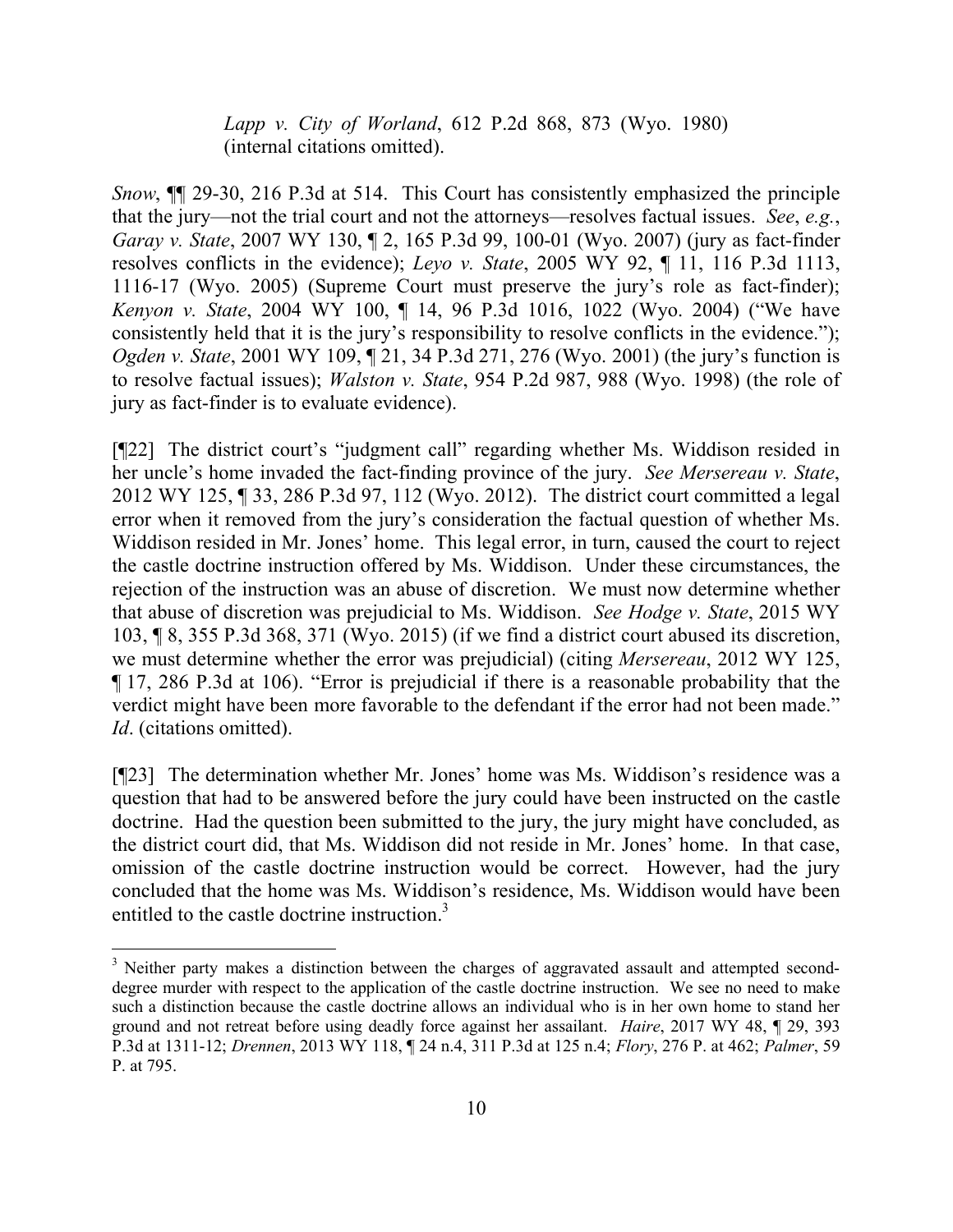[¶24] The State argues that even if Ms. Widdison resided in Mr. Jones' home, the castle doctrine did not apply because she was the initial aggressor. The identity of the initial aggressor, however, was a question of fact upon which the jury was instructed. *See infra*  ¶¶ 35. If the jury concluded that Ms. Widdison was the initial aggressor, even under the castle doctrine, she would have been required to retreat before defending herself. *Drennen*, 2013 WY 118, ¶¶ 24, 39, 311 P.3d at 125, 129; *see also Flory*, 276 P. at 462. Ms. Widdison's testimony that Mr. Jones had threatened her with a knife and pinned her to the ground before she wrestled the knife away, if believed by the jury, would have given the jury a basis upon which to conclude that Mr. Jones (and not Ms. Widdison) was the first aggressor. If the jury concluded that Mr. Jones was the first aggressor and that the home was Ms. Widdison's residence, it would have been properly instructed that, under the castle doctrine, Ms. Widdison was "entitled to stand her ground and use such force as was reasonably necessary . . . ." However, based on the instructions given, if the jury determined that Mr. Jones was the initial aggressor, it was instructed that Ms. Widdison had to consider reasonable alternatives, which may include retreat, before resorting to deadly force. This would have been an incorrect statement of the law, if the jury believed Ms. Widdison was in her residence.

[¶25] We do not know what the jury concluded with respect to the initial aggressor when it determined that Ms. Widdison's defense of self-defense was not applicable in this case and convicted her on both counts, and we therefore find the error was prejudicial. There was a reasonable probability that, but for the jury's lost opportunity to determine the factual question of whether Ms. Widdison resided in Mr. Jones' home, the jury would have found that Ms. Widdison acted in self-defense and the outcome of the case would have been different. Ms. Widdison's convictions are reversed and remanded.

[¶26] The remaining instructional errors alleged by Ms. Widdison would normally be subject to varying standards of review. However, because we are reversing and remanding for a new trial, we will "simply analyze" these instructions to provide guidance on remand. *Drennen*, 2013 WY 118, ¶ 21, 311 P.3d at 124.

# **B. Did the district court err when it provided the jury with two separate standards for assessing the claim of self-defense without indicating which standard applied to which charge?**

[¶27] Ms. Widdison asserts that the self-defense instructions concerning the nature of the perceived threat justifying self-defense (Instruction Nos. 18 and 21) were erroneous because they did not distinguish between the different standards for attempted murder and for aggravated assault. Instruction No. 18 provided: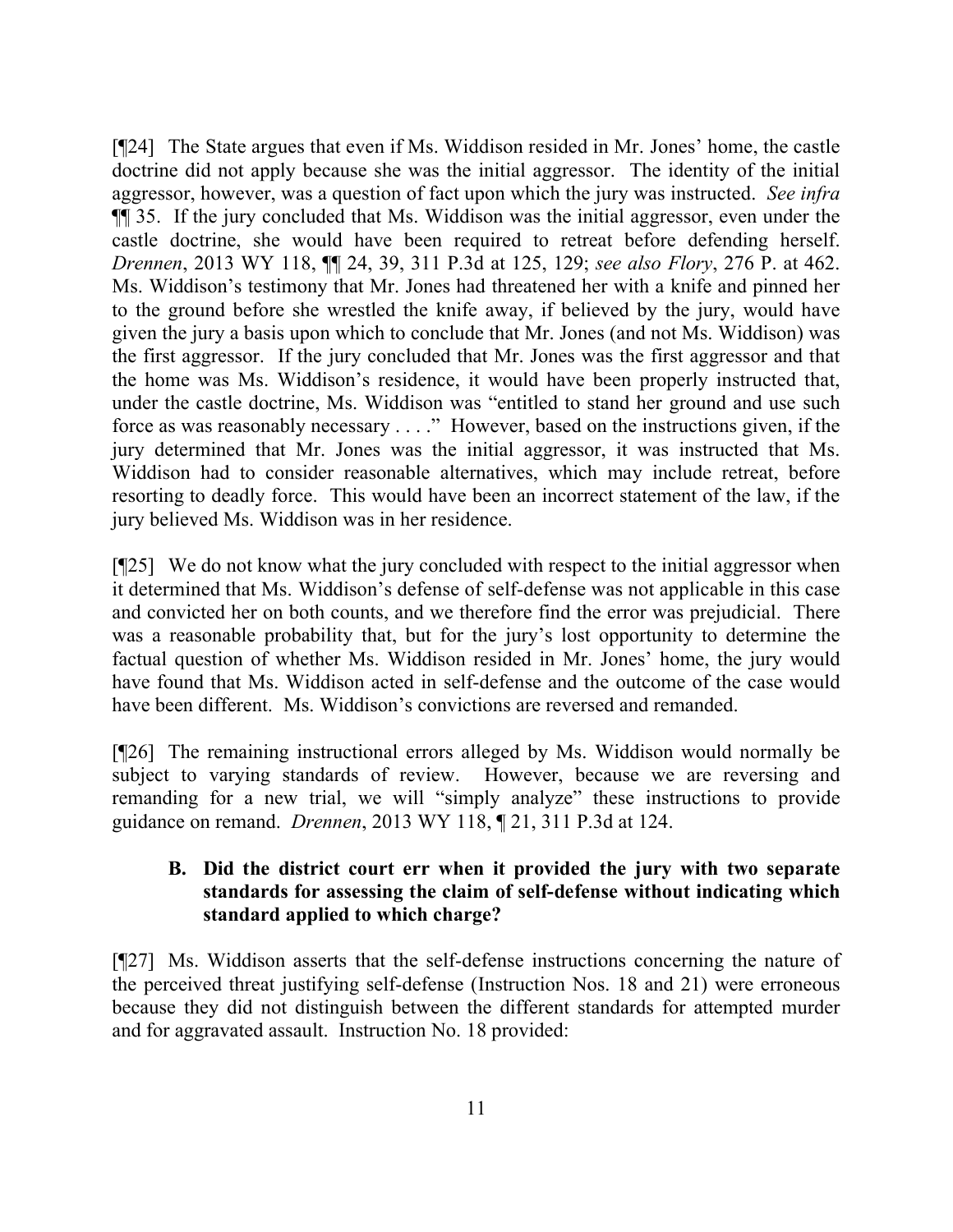*If the defendant had reasonable grounds to believe and actually did believe that she was in imminent danger of death or serious bodily harm from which the defendant could save herself only by using deadly force against an assailant*, the defendant had the right to use deadly force in order to defend herself. "Deadly force" means force which is likely to cause death or serious bodily harm.

The circumstances under which the defendant acted must have been such as to produce in the mind of a reasonably prudent person, similarly situated, the reasonable belief that the assailant was about to kill the defendant or do serious bodily harm to the defendant. The danger must have been apparent, present or imminent or must have appeared to be so under the circumstances.

If the defendant believed that she was in imminent danger of death or serious bodily harm, and that deadly force was necessary to repel such danger, and if a reasonable person in a similar situation seeing and knowing the same facts would be justified in believing that she was in similar danger, the defendant would be justified in using deadly force in self-defense. The defendant would be justified even though the appearance of danger later proved to be false and there was actually neither purpose on the part of the assailant to kill the defendant or do the defendant serious bodily harm nor imminent danger that it would be done, nor actual necessity that deadly force be used in self-defense. If the person so confronted acts in self-defense upon such appearance of danger from honest belief, the right of selfdefense is the same whether the danger is real or merely apparent.

(Emphasis added.) Instruction No. 21 stated:

It is lawful for a person who is being assaulted to defend herself from attack if she has reasonable grounds for believing and does believe that bodily injury is about to be inflicted upon her. In doing so she may use all force which would appear to a reasonable person, in the same or similar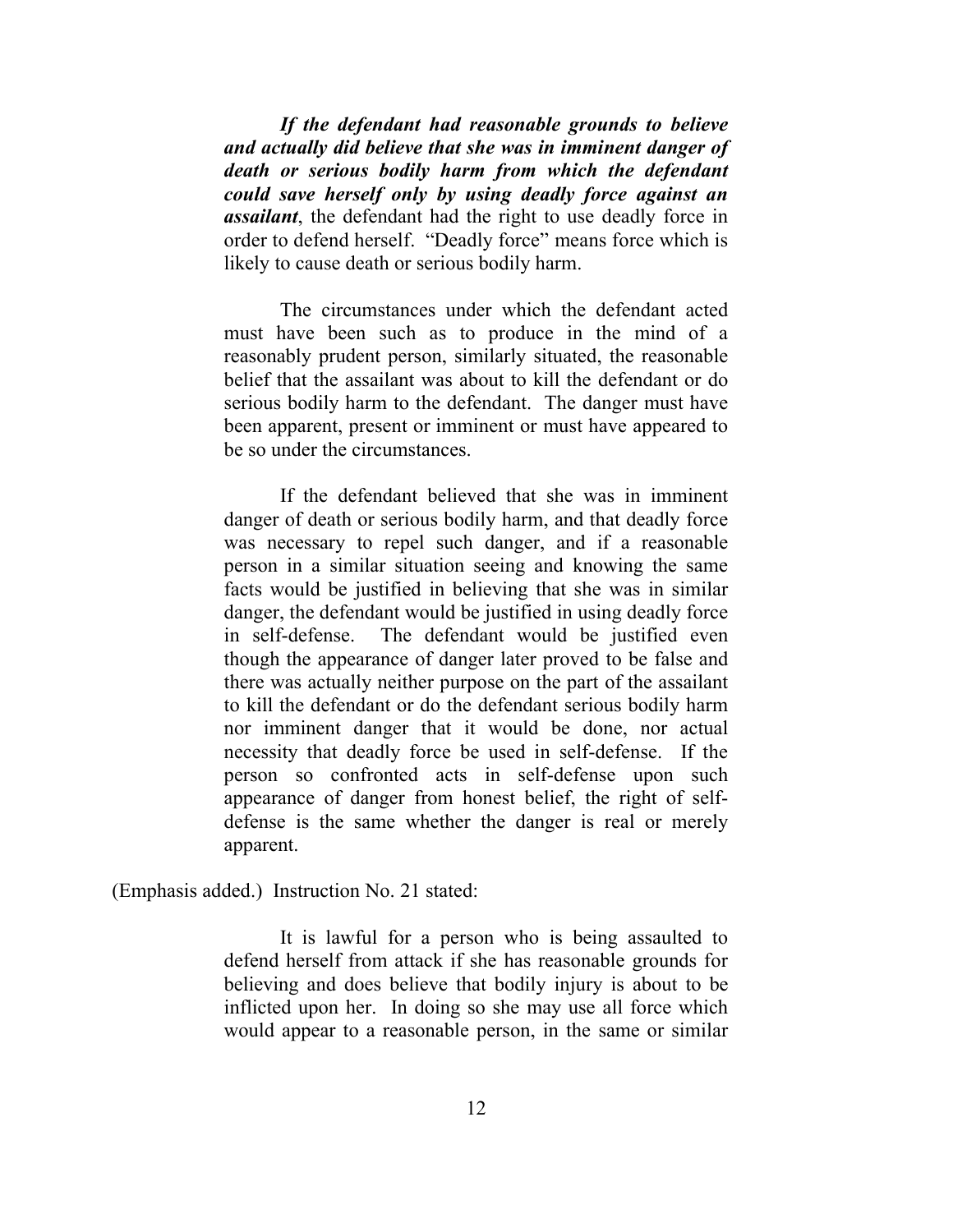circumstances, to be necessary to prevent the injury which appears to be imminent.

[¶28] Ms. Widdison recognizes that Instruction No. 18 provides the appropriate standard regarding the use of self-defense as it relates to a homicide charge and that Instruction No. 21 sets forth the appropriate standard governing self-defense for aggravated assault. Despite having proposed these instructions, she now argues that the district court erred when it did not differentiate between the two standards and explain their application. In support of her argument, she relies upon *Drennen*, 2013 WY 118, ¶ 43, 311 P.3d at 130- 31.

[¶29] In *Drennen*, the defendant, who was charged with aggravated assault and battery and homicide, asserted a defense of self-defense to the charges. The jury received an instruction indicating that it was sufficient for a claim of self-defense to homicide that he reasonably perceived danger, even if such danger was not real. No corresponding instruction was provided regarding self-defense for the aggravated assault charge. We did not determine whether this omission was error, rather, "[b]ecause we [reversed and remanded] for a new trial on both convictions [due to prosecutorial misconduct], we . . . simply analyze<sup>[d]</sup> the jury instructions without concluding whether any individual instruction constituted clear error or was prejudicial or harmless." *Id.* at ¶ 21, 311 P.3d at 124. We stated that "we believe it is a better practice to provide instruction on the concepts that apply to self-defense for the different crimes" and we "assume[d] that [would] be remedied at the retrial." *Id*. at *¶* 43, 311 P.3d at 131.

[¶30] Here, we do not believe the instructions were erroneous for two reasons. First, the instructions are accurate statements of the law. *See Drennan*, 2013 WY 118, ¶¶ 36, 40- 42, 311 P.3d at 128-30. Second, even absent additional clarifying language, the language contained in the instructions referred to the charges to which they applied. Instruction No. 18, which applied to the attempted second-degree murder charge, stated that the defendant could use "deadly force" to defend herself if she "had reasonable grounds to believe and actually did believe that she was in danger of death or serious bodily harm" and that "deadly force was necessary to repel such danger." Likewise, Instruction No. 21, which applied to the aggravated assault charge, provided that a defendant "who is being assaulted" can legally "defend herself from attack if she has reasonable grounds for believing and does believe that bodily injury is about to be inflicted upon her." It is likely, given the language contained in the instructions, that the jury properly understood and applied them. *See Watts v. State*, 2016 WY 40, ¶ 25, 370 P.3d 104, 113 (Wyo. 2016) (we assume jury follows instructions given). While language clarifying standards for self-defense concepts related to the two different charges of aggravated assault and battery and attempted second-degree murder would be helpful on remand, the instructions as provided were not erroneous.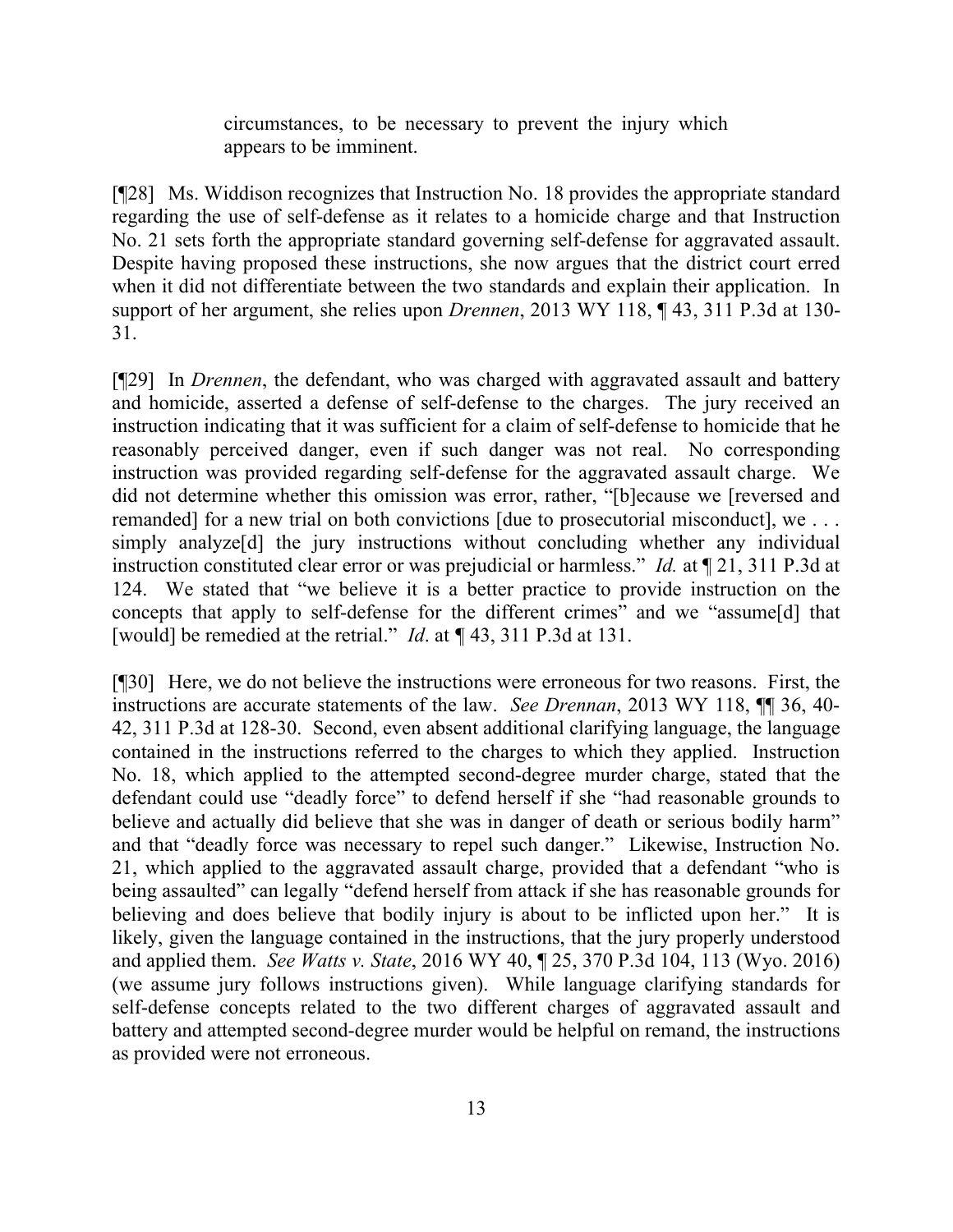## **C. Did the district court err when it gave an instruction on the right to arm oneself in anticipation of an attack which was limited to situations of extreme danger?**

[¶31] Ms. Widdison asserts error as to Instruction No. 22, which reads:

One who has reasonable grounds to believe that another will attack her, and that the anticipated attack will be of such a character as to endanger her life or limb, or to cause her serious bodily harm, has a right to arm herself for the purpose of resisting such attack.

If the defendant armed herself in reasonable anticipation of such an attack, that fact alone does not make the defendant the aggressor or deprive the defendant of the right to self-defense.

[¶32] Ms. Widdison argues that although the portion of this instruction that informs the jury that the fact a defendant arms herself does not make her the aggressor or deprive her of the right to self-defense is correct, the remainder of the instruction contravenes the Second Amendment because it limits a defendant's right to arm herself. The only case she cites in support of her argument is *District of Columbia v. Heller*, 554 U.S. 570, 128 S.Ct. 2783, 171 L.Ed.2d 637 (2008). In that case, the United States Supreme Court held unconstitutional a District of Columbia law banning handguns and prohibiting residents from keeping firearms in their home unless they were kept non-functional by the use of a trigger lock or other device. The Supreme Court explained that the Second Amendment protects the right to possess firearms and to use them for traditionally lawful purposes, including self-defense within the home. *Id*. at 574-626, 128 S.Ct. at 2788-2816.

[¶33] Contrary to Ms. Widdison's suggestion, Instruction No. 22 does not limit the right to bear arms. Rather, in its entirety, the instruction indicates that in the context of a defense of self-defense, arming oneself in anticipation of an attack does not render someone an aggressor. This is a correct and long-standing statement of the law in Wyoming. *See*, *e.g.*, *Cavaness v. State*, 358 P.2d 355, 357 (Wyo. 1961); *Brown v. State*, 80 Wyo. 12, 336 P.2d 794, 801 (Wyo. 1959); *State v. Bristol*, 53 Wyo. 304, 84 P.2d 757, 761 (Wyo. 1938). This does not mean that an individual does not have the right to arm herself at any other time, as Ms. Widdison would have us believe. We do not find that Instruction No. 22 was erroneous.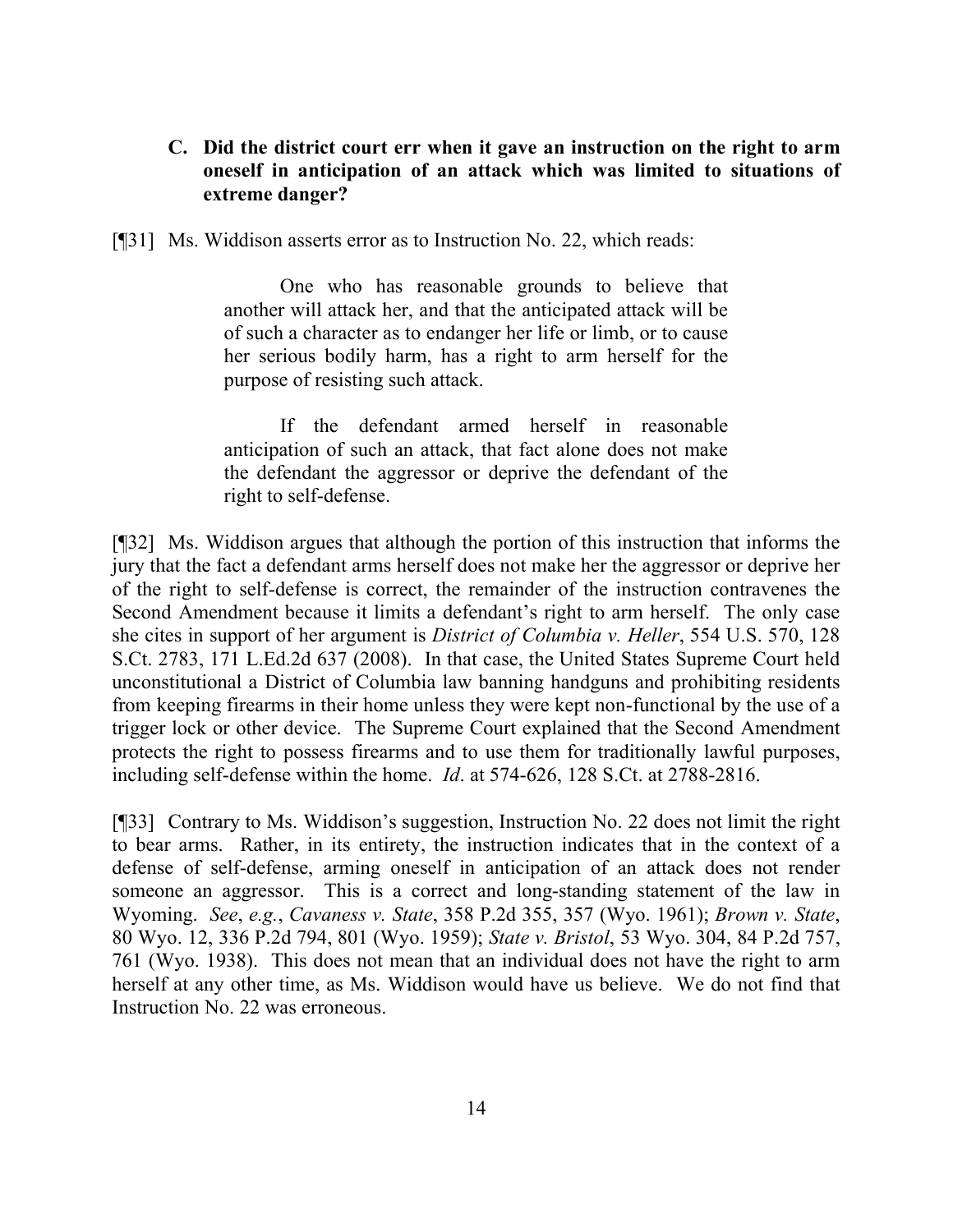## **D. Did the district court err when it gave instructions regarding the first aggressor and the duty to retreat that did not clearly allocate the burden of proof and that have been held to constitute plain error?**

[¶34] Next, Ms. Widdison claims that Instruction Nos. 25 and 26 were erroneous for several reasons—she argues that Instruction No. 25 should not have been given because the State did not assert that she was the first aggressor; she contends that Instruction No. 26 was erroneous because it did not set forth the burden of proof as to the first aggressor; and she claims that Instruction No. 26 was contrary to law because it stated that Ms. Widdison had an absolute duty to retreat.

[¶35] Instruction Nos. 25, 26, and 27 provided:

#### JURY INSTRUCTION NO. 25

In considering the claim of self-defense in this case, you must first determine whether the defendant was the aggressor in this case or whether Mr. Jones was the aggressor in this case. Some sort of physical aggression or a threat of imminent use of deadly force is required before a person will be considered an aggressor. Verbal provocation without more is generally insufficient to justify an initial aggressor. If you find the defendant was the aggressor in this case, you should consider her duty under Instruction No. 26. If you find that Mr. Jones was the aggressor, you should review the defendant's actions under Instruction No. 27.

#### INSTRUCTION NO. 26

Even if the defendant had reasonable ground to believe and actually did believe that she was in imminent danger of death or serious bodily harm, the defendant was justified in using deadly force to repel the danger only if she retreated as far as she safely could before using deadly force. The law requires a person to retreat rather than to take the life of an adversary if there was a convenient mode of retreat without increasing her actual or apparent peril. To excuse a failure to retreat, it is necessary that the defendant's peril would be increased, or that it reasonably appeared that it would be increased, by retreat. If you find that the defendant could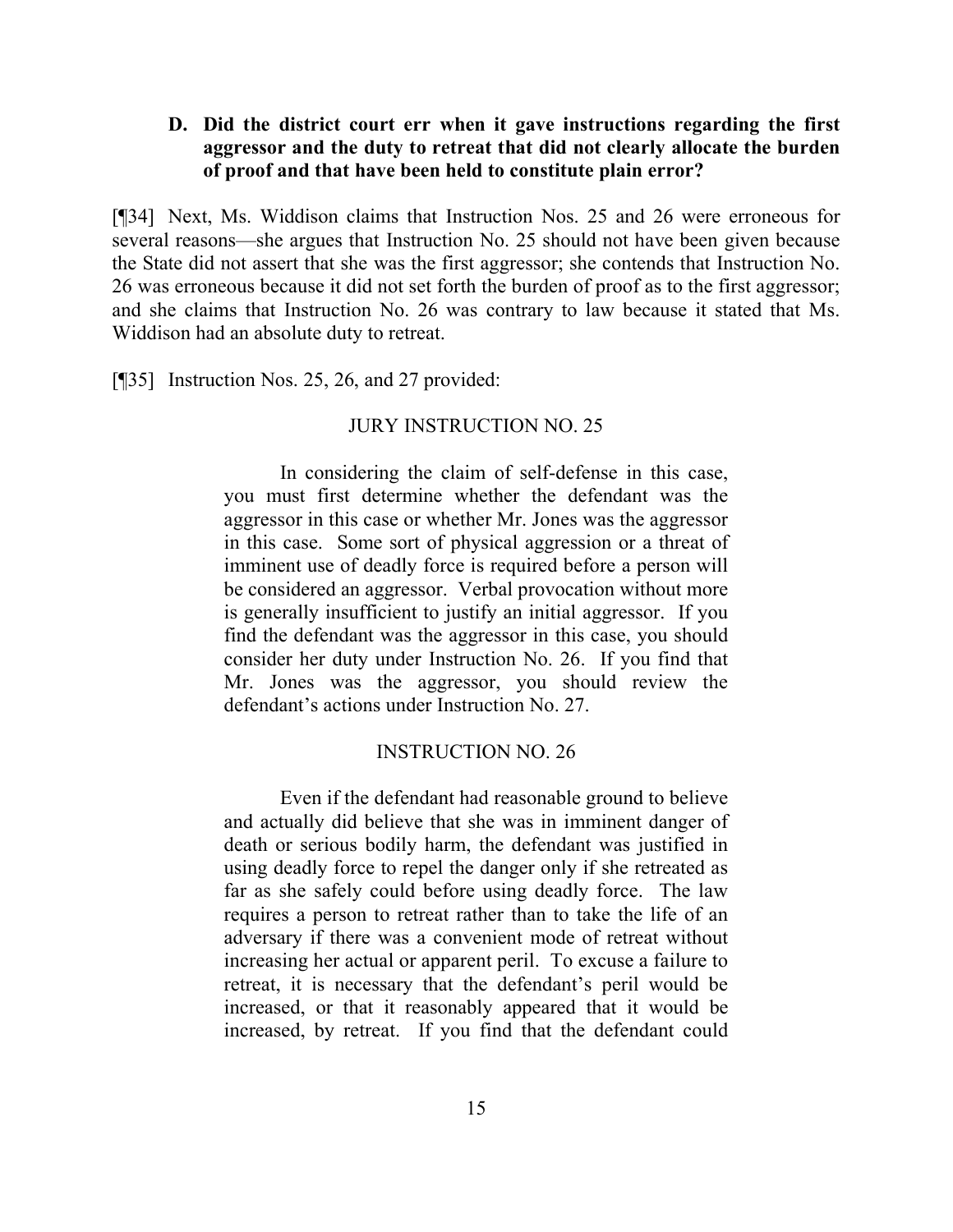have safely retreated but failed to do so, the defendant cannot rely on the justification of self-defense.

#### JURY INSTRUCTION NO. 27

Prior to resorting to deadly force a defendant has a duty to pursue reasonable alternatives under the circumstances. The defendant may use deadly force only if necessary, and must consider reasonable alternatives under the circumstances. The defendant may use deadly force only if necessary, and must consider reasonable alternatives, which may include retreat, before resorting to deadly force.

[¶36] Ms. Widdison claims that Instruction No. 25 was contrary to law in two respects. First, she contends that the requirement set forth in *Drennen*, 2013 WY 118, ¶ 39, 311 P.3d at 129, that the jury must first determine whether the victim or defendant was the aggressor, only applies in the situation where the prosecution asserts the defendant lost the right of self-defense by being the initial aggressor. She argues that here the prosecution never took the position that she acted in self-defense at all (and by implication never argued that Ms. Widdison was the first aggressor) and, as a result, the instruction did not apply. Because Ms. Widdison's position was that she acted in selfdefense and Mr. Jones was the aggressor, the question of who was the first aggressor was at play. In *Drennen*, we held that "[i]n cases where the determination of which party was the aggressor is in dispute, the jury should be specifically instructed as to the definition of 'aggressor' so it can resolve the factual issue." *Id*. at ¶ 32, 311 P.3d at 127. Instruction No. 25 provided that definition and then correctly directed the jury to consider the defendant's duty based upon its determination as to who was the aggressor.

[¶37] Ms. Widdison also argues that Instruction No. 25 is erroneous because it lacks instruction on the burden of proof. To assert the theory of self-defense, the defendant first must present a prima facie case of each element of the affirmative defense. *Drennen*, 2013 WY 118, ¶ 39, 311 P.3d at 129. If the defendant carries this slight burden, the burden shifts to the State to prove that the defendant did not justifiably act in self-defense. *Id.*; *see also Schmuck v. State*, 2017 WY 140, ¶ 69, 406 P.3d 286, 308 (Wyo. 2017). Because Ms. Widdison made a prima facie case of self-defense, Instruction No. 17 instructed the jury that "[b]efore the defendant may be convicted of any crime, the State must prove beyond a reasonable doubt that the defendant did not act in selfdefense." "Instructions must be considered as a whole." *Giles v. State*, 2004 WY 101, ¶ 14, 96 P.3d 1027, 1031 (Wyo. 2004). We have cautioned that "individual instructions, or parts of them, should not be singled out and considered in isolation." *Id.* (citing *Black v. State*, 2002 WY 72, ¶ 5, 46 P.3d 298, 300 (Wyo. 2002)). When we examine the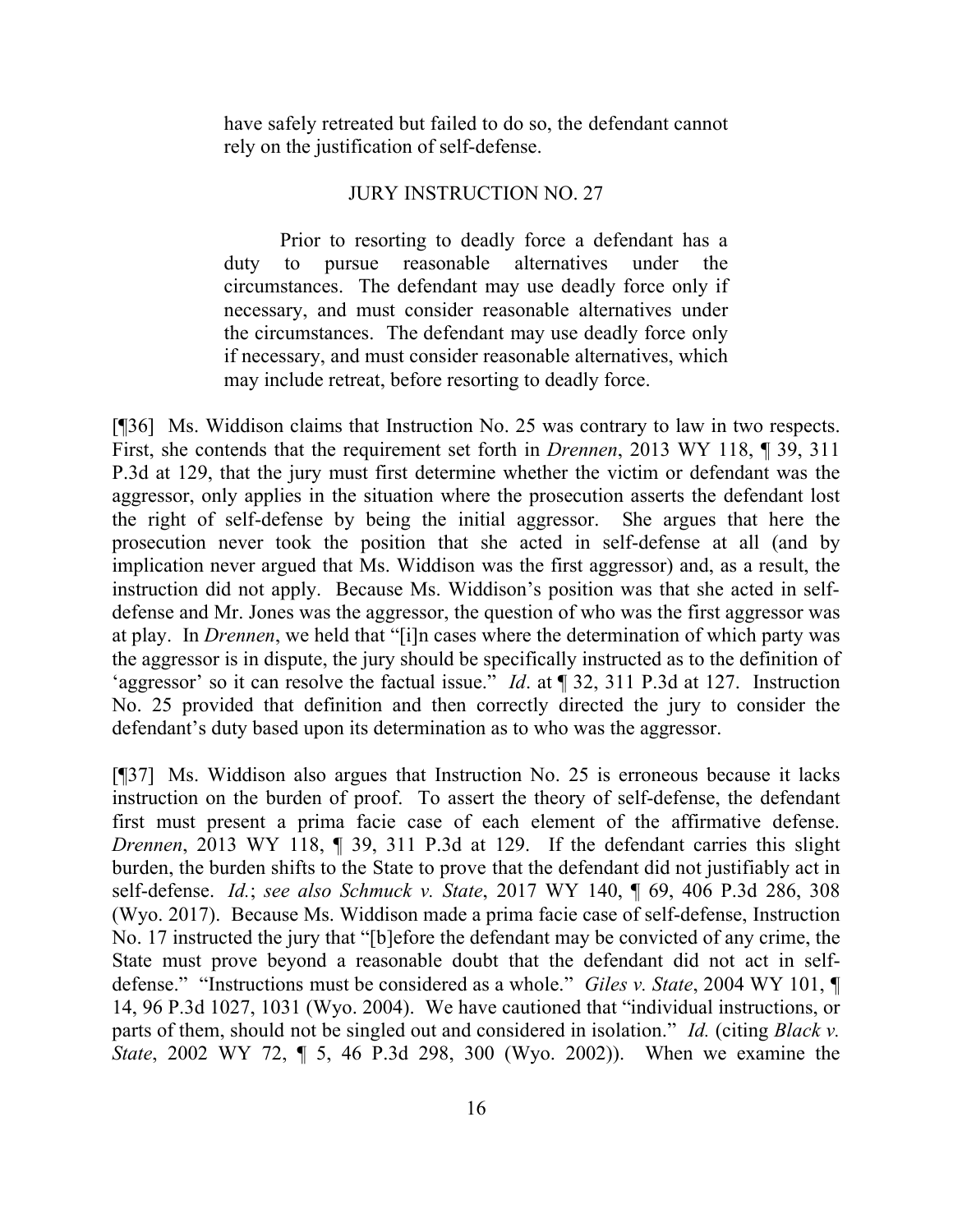instructions together, we conclude that Instruction No. 17 adequately informed the jury of the burden of proof. The State's burden to prove beyond a reasonable doubt that Ms. Widdison did not act in self-defense necessarily extended to proof of who acted as the first aggressor. Moreover, Ms. Widdison provides no law requiring the trial court to restate the burden when the jury is instructed regarding the determination of the first aggressor. Accordingly, even if it would have been clearer for the court to have done so, its failure to restate the burden in Instruction No. 25 was not contrary to law.

[¶38] Ms. Widdison next argues that Instruction No. 26 was erroneous because it is identical to the pattern instruction rejected in *Drennen*, 2013 WY 118, ¶ 37, 311 P.3d at 129 and in *Haire*, 2017 WY 48,  $\P$  35-36, 393 P.3d at 1313.<sup>4</sup> We held in both cases that this instruction was "incorrect because it informed the jury that the defendant was required to retreat before using deadly force." *Haire*, ¶ 34, 393 P.3d at 1313 (internal quotation marks and citation omitted); *see also Drennen*, ¶¶ 37-39, 311 P.3d at 129-30. In *Haire*, we clarified that generally "there is no absolute duty of retreat; rather, the law requires that a person avoid using deadly force if there is a reasonable way to steer clear of it." *Haire*, ¶ 36, 393 P.3d at 1313. However, "when a person is the aggressor, he has 'a duty to withdraw or retreat before he could claim the right to self-defense.'" *Id*. (quoting *Drennen*, ¶ 39, 311 P.3d at 129).

[¶39] Instruction No. 25 directed the jury to only consider Instruction No. 26 if it found Ms. Widdison was the aggressor. Otherwise, the jury was instructed to review her actions in accordance with Instruction No. 27. This combination of instructions avoided the infirmity contained in *Drennen* and *Haire* because the jury was instructed to consider the duty to retreat only if it found Ms. Widdison to be the aggressor. Again, we find no error in this combination of instructions.

l

*Drennen*, ¶ 37, 311 P.3d at 129; *Haire*, ¶ 34, 393 P.3d at 1313.

<sup>4</sup> The instruction in *Drennen* and *Haire* provided:

Even if the defendant had reasonable ground[s] to believe and actually did believe that he was in imminent danger of death or serious bodily harm, the defendant was justified in using deadly force to repel the danger only if he retreated as far as he safely could do before using deadly force. The law requires a person to retreat rather than to take the life of an adversary if there was a convenient mode of retreat without increasing his actual or apparent peril. To excuse a failure to retreat, it is necessary that the defendant's peril would be increased, or that it reasonably appeared that it would be increased, by retreat. If you find that the defendant could have safely retreated but failed to do so, the defendant cannot rely on the justification of self-defense.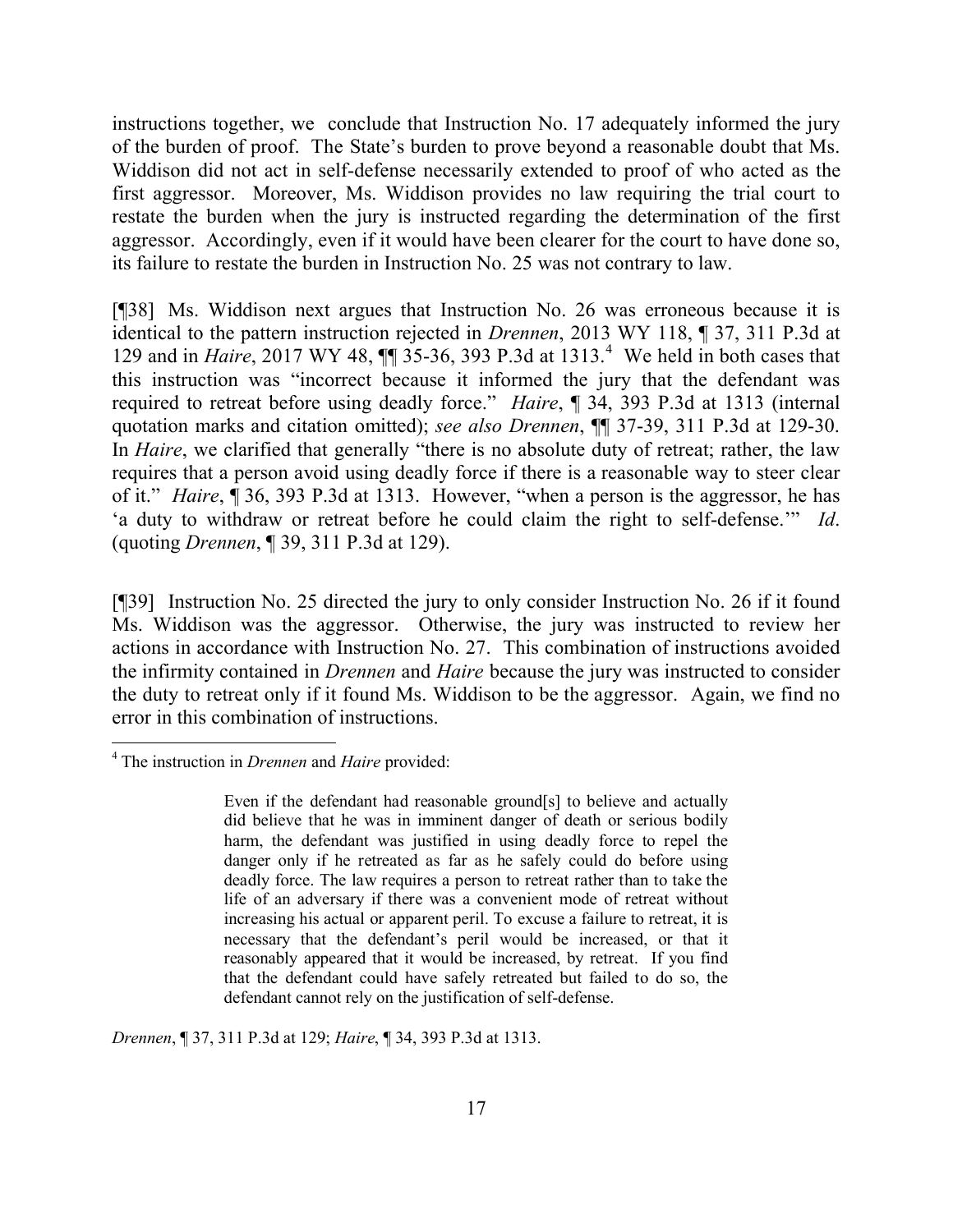## **E. Did the district court err when it gave an incorrect malice definition?**

[¶40] Instruction No. 34 stated:

The term "maliciously" means that the act constituting the offense was done intentionally but without premeditation, was reasonably likely to result in death and was done without legal justification or excuse or recklessly under circumstances manifesting an extreme indifference to the value of human life and was done without legal justification or excuse.

Ms. Widdison claims that this instruction was incorrect because it improperly uncoupled the language that maliciously means the act was "done intentionally but without premeditation, was reasonably likely to result in death" from the language that the act was "done recklessly under circumstances manifesting an extreme indifference to the value of human life, and that the act was done without legal justification or excuse." The State concedes that this instruction violated a clear and unequivocal rule of law.

[¶41] To properly instruct a jury regarding second-degree murder, the trial court must inform the jury that maliciously "means that the act constituting the offense was done recklessly under circumstances manifesting an extreme indifference to the value of human life, *and* that the act was done without legal justification or excuse." *Wilkerson v. State*, 2014 WY 136, ¶ 27, 336 P.3d 1188, 1200 (Wyo. 2014) (emphasis in original). Instruction No. 34 provides two correct statements of the law relating to second-degree murder—it provides the correct definition of maliciously and states that the act constituting the offense must be done intentionally but without premeditation. *See* Wyo. Stat. Ann. § 6-2-104 (LexisNexis 2017) (whoever "purposely and maliciously, but without premeditation, kills any human being is guilty" of second-degree murder). However, by joining those two statements by the disjunctive "or," the instruction incorrectly gave the jury a choice between two definitions of malice, one of which omitted the necessary concept of reckless indifference. We agree with the State that this violated the clear and unequivocal rule of law set forth in *Wilkerson*.

## **F. Did the district court err when it failed to provide definitions of "recklessly" and "recklessly under circumstances manifesting an extreme indifference to the value of human life"?**

[¶42] Ms. Widdison next argues that the district court erroneously failed to provide definitions of "recklessly" and "recklessly under circumstances manifesting an extreme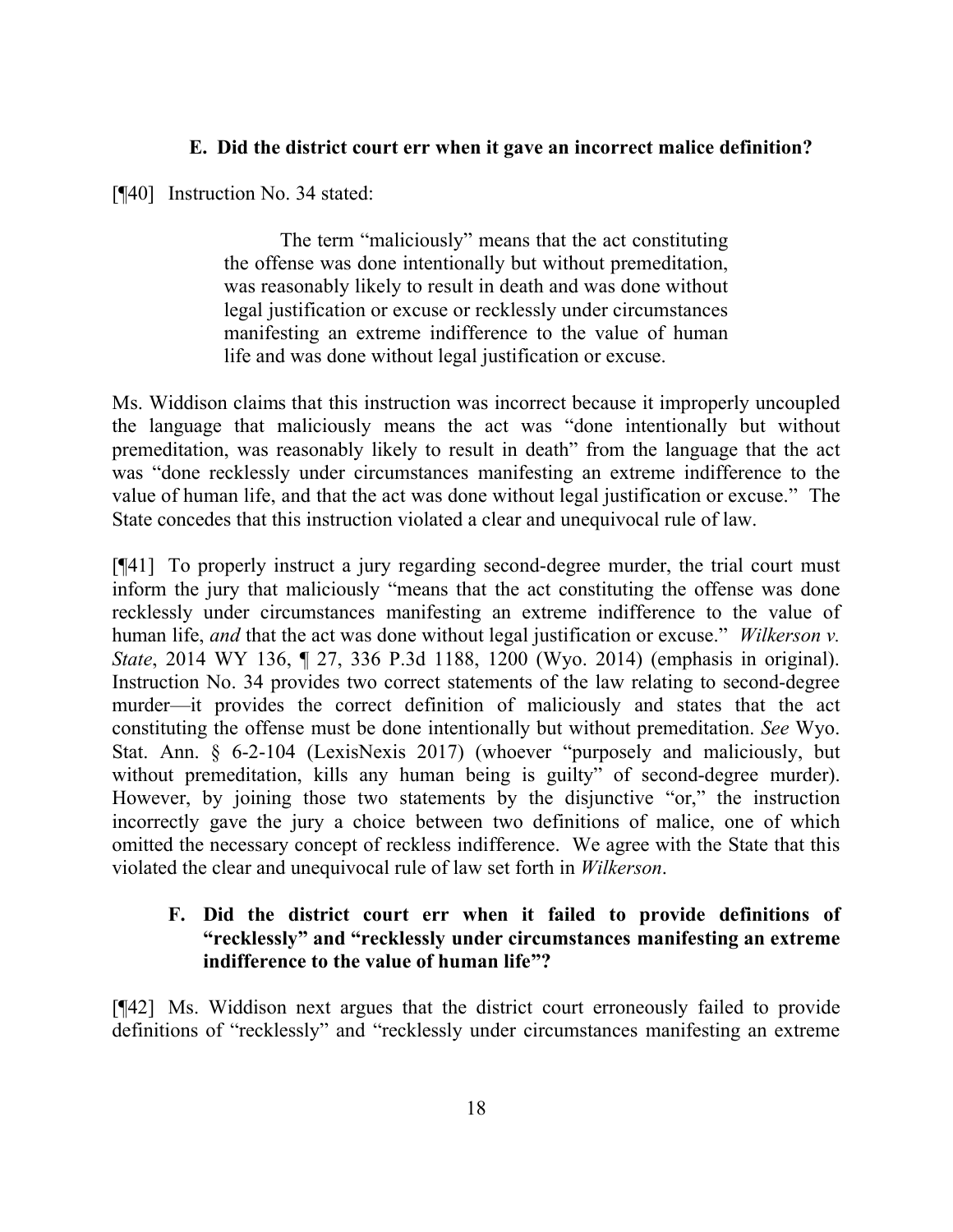indifference to the value of human life." We considered the identical question in *Schmuck*, 2017 WY 140, ¶¶ 48-60, 406 P.3d at 301-05. There, we concluded that

> "in order to demonstrate malicious intent [for second-degree murder], the State must show a heightened form of recklessness as compared to that required for manslaughter; i.e., the State must show that the defendant acted recklessly under circumstances manifesting an extreme indifference to the value of human life." [*Wilkerson v. State*,] 2014 WY 136, ¶ 27, 336 P.3d [1188,] 1200 [(Wyo. 2014)]; *see also Johnson* [*v. State*], 2015 WY 118, ¶ 18, 356 P.3d [767,] 772 [(Wyo. 2015)] (explaining that our definition of "malice" provided in *Wilkerson* does not apply to first-degree murder). We declined to adopt from *O'Brien* the preliminary step of providing the jury the definition of ordinary recklessness at Wyo. Stat. Ann.  $\S$  6-1-104(a)(ix). We stated that "this formulation [of extreme indifference to the value of human life] adequately distinguishes second-degree murder from manslaughter." *Wilkerson*, ¶ 27, 336 P.3d at 1200; *see also O'Brien* [*v. State*], 2002 WY 63, ¶ 21, 45 P.3d [225,] 232  $[(Wyo. 2002)]$  (citing Model Penal Code  $§$  210.2 cmt. 4, at 25 ("[T]he point involved is put adequately and succinctly by asking whether the recklessness rises to the level of 'extreme indifference to the value of human life' . . . [and] it seems undesirable to suggest a more specific formulation.")).

*Id*. at ¶ 59, 406 P.3d at 305. As we held in *Schmuck*, the failure to define "recklessly" or "recklessly under circumstances manifesting an extreme indifference to the value of human life" does not transgress a clear and unequivocal rule of law. *Id*. at ¶ 60, 406 P.3d at 305. In *Wilkerson*, we "did not require a trial court to define 'recklessly' to the jury and stated that our formulation of heightened recklessness adequately distinguishes second-degree murder from manslaughter." *Id*. (citing *Wilkerson*, 2014 WY 136, ¶ 27, 336 P.3d at 1200)).

## *II. Did the district court abuse its discretion when it prohibited testimony of specific instances of conduct relating to the victim's character for violence under W.R.E. 404(a)(2) and 405(b)?*

[¶43] Ms. Widdison claims that the district court abused its discretion when it interrupted and curtailed Mr. Norton's testimony regarding prior incidents of Mr. Jones' violent conduct. When Mr. Norton described a time when Mr. Jones barricaded Norton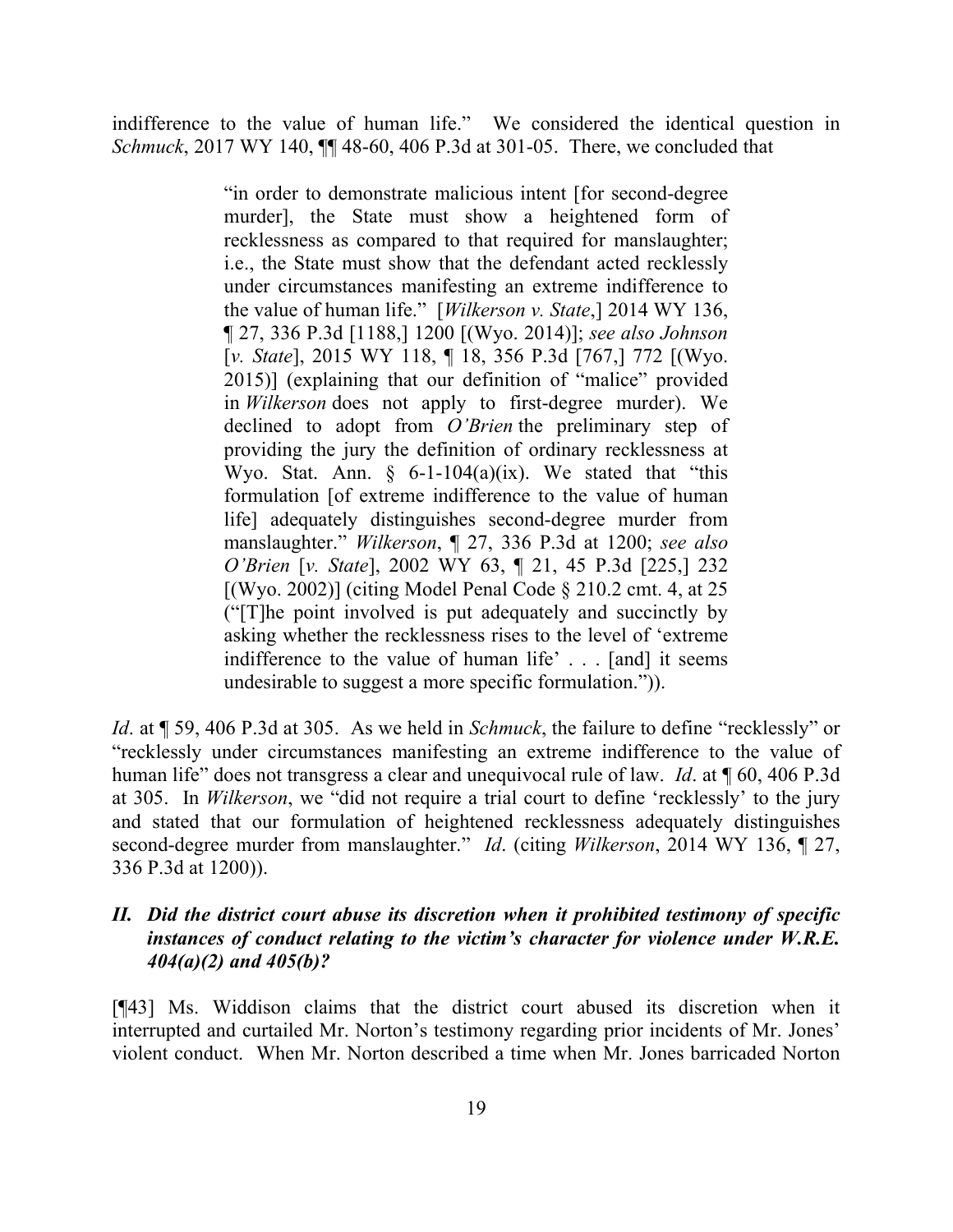and Ms. Widdison in his basement while he paced upstairs with a gun, threatening to kill them, the following exchange occurred:

> [DEFENSE COUNSEL]: Were firearms ever involved?

> [MR. NORTON]: One time, there was. [Mr. Jones] discharged a firearm in his bedroom. Shot it through -- he was sitting on his bed and shot -- it shot through the bedroom or the bathroom in his bed -- in his bedroom and to his closet.

> > [DEFENSE COUNSEL]: Was anybody in the house?

[MR. NORTON]: Yes, Misty was downstairs, sleeping.

And he -- he pulled a gun on me once before. He'd - myself and Misty and Gene Smith were there and he was pacing around upstairs. We'd all just come from the bar. And he was upstairs, pacing around, yelling about he was going to kill anybody that was down in the basement. He barricaded us down there. He'd taken all of his --

THE COURT: Counsel --

[DEFENSE COUNSEL]: We're getting off –

THE COURT: -- you need to approach the bench.

[DEFENSE COUNSEL]: Let me ask you a question.

THE COURT: Approach the bench.

(The following discussion was held at the bench.)

THE COURT: This needs to stop, [Defense Counsel].

[DEFENSE COUNSEL]: Okay.

THE COURT: This is all absolutely beyond the Rules of Evidence and you know it.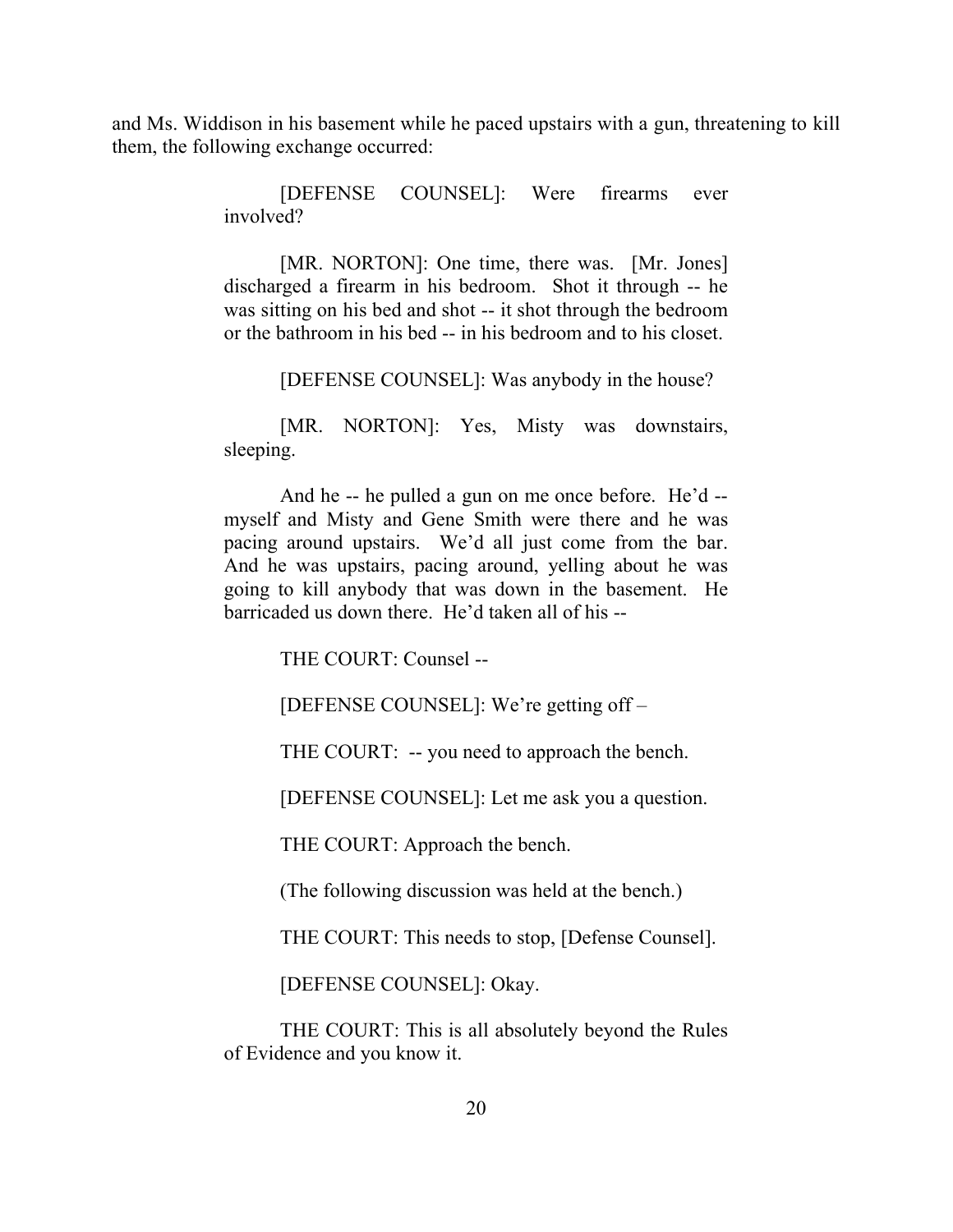[DEFENSE COUNSEL]: Rule 405 allows --

[PROSECUTION]: Rule 405 doesn't allow --

THE COURT: Do not inject. I'm telling you, it does not. It's not relevant. If you need to set it up, you can set it up; and she can impeach it. You know, there's an opinion and there's an issue on an opinion and there's an issue on whether or not you've got a reputation and that's it.

[DEFENSE COUNSEL]: On 404, it is; but on 405, it uses specific instances of conduct and 608 uses specific instances of conduct.

THE COURT: This is far beyond everything. I'm telling you this needs to stop and you need to get to the point.

## [DEFENSE COUNSEL]: Okay.

 $\overline{\phantom{a}}$ 

[¶44] The State concedes that the district court erroneously excluded the testimony, but argues that Ms. Widdison was not prejudiced by this error. *See Hill v. State*, 2016 WY 27, ¶ 22, 371 P.3d 553, 560 (Wyo. 2016) (when evidentiary rulings are found to be abuse of discretion, we inquire whether the defendant was prejudiced by the error); *Toth v. State*, 2015 WY 86A, ¶ 29, 353 P.3d 696, 705 (Wyo. 2015) (same). We agree that the testimony was admissible: Wyoming Rule of Evidence 405(b) allows "the accused in assault or homicide cases [to] introduce evidence of specific instances of the victim's conduct to prove that the victim was the first aggressor." W.R.E. 405, Supreme Court Note; *see also Edwards v. State*, 973 P.2d 41, 46 (Wyo. 1999); 1 Barbara E. Bergman et al., *Wharton's Criminal Evidence* § 4:23 (15th ed. updated 2017). The district court abused its discretion when it prohibited introduction of this evidence. However, we will not reach the question of whether Ms. Widdison was prejudiced by the error because we are remanding on other grounds. $5$ 

<sup>&</sup>lt;sup>5</sup> Determining whether there had been prejudice in this case may well have been impossible. An offer of proof was required by W.R.E. 103(a)(2). However, defense counsel did not make an offer of proof with respect to what other information Mr. Norton (or the two additional witnesses) would have provided. "The dual purpose of an offer of proof is to alert the trial court to the nature of the error in order to allow corrective action, and at the same time to create a sufficient record for appellate review." *Armstrong v. Hrabal*, 2004 WY 39, ¶ 16, 87 P.3d 1226, 1232 (Wyo. 2004). "In the absence of an offer of proof showing the testimony that defense counsel hoped to elicit, we have no means of determining whether the